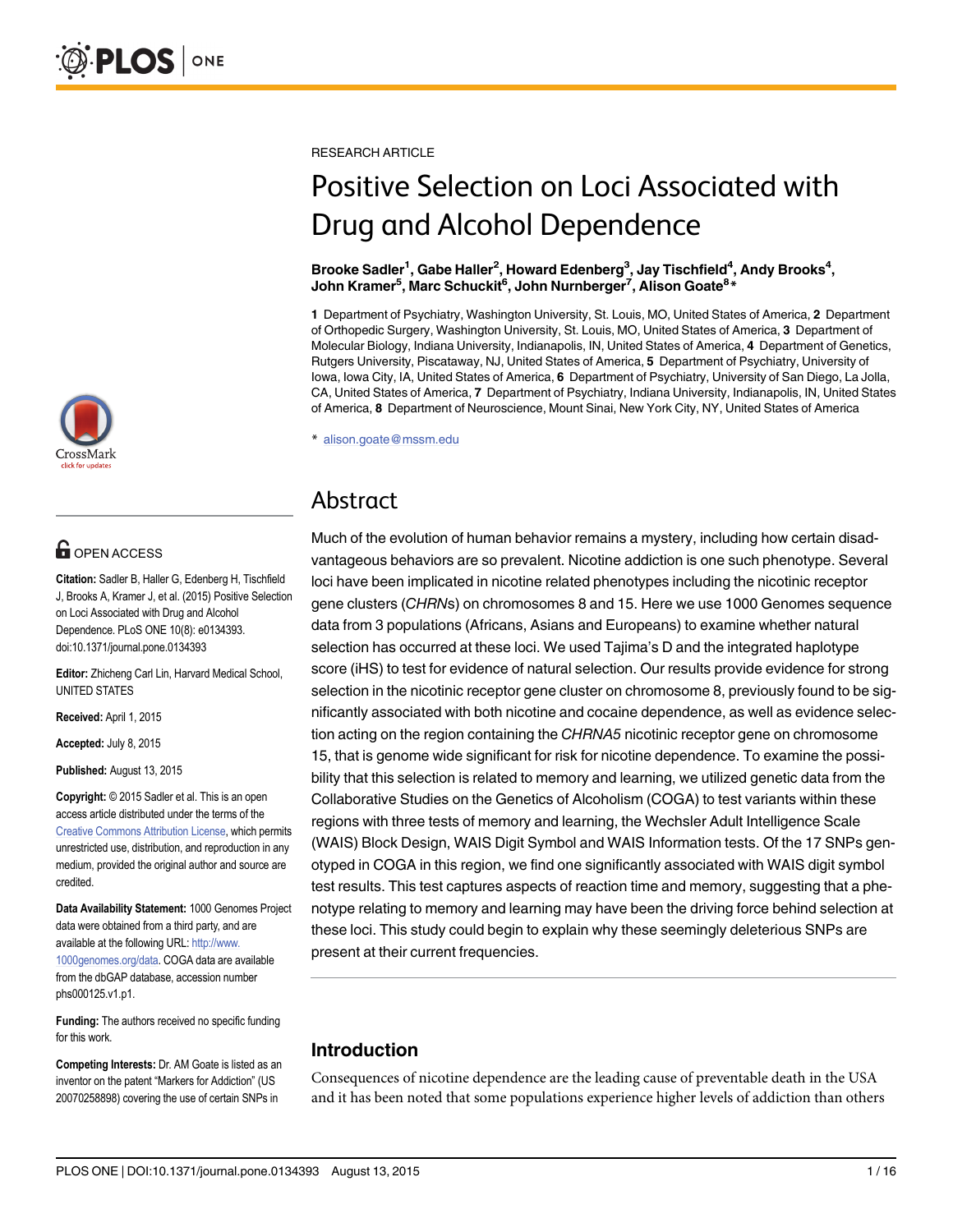determining the diagnosis, prognosis, and treatment of addiction.

ONE

<span id="page-1-0"></span>**PLOS** I

[\[1](#page-13-0)] but the reason for this is not understood. Multiple studies have demonstrated a genetic component to nicotine addiction  $[2-4]$  $[2-4]$  $[2-4]$  $[2-4]$ , but little is known about the role of natural selection in shaping the genetic components of nicotine addiction. Such knowledge could help us understand the genetic and behavioral nature of addiction and ultimately facilitate the design and delivery of appropriate interventions to reduce nicotine addiction.

It has been estimated that approximately 10% of the genome has been affected by linkage due to recent selective sweeps [\[5](#page-14-0)]. However, it is challenging to make direct and clear inference on the phenotypic that is the target of natural selection. This is particularly true when the phenotype being examined has no obvious evolutionary consequences, and has a disease or traitrelated association with no clear reproductive consequence today, but where patterns of genetic variation are consistent with a positive selective sweep in recent human history. In this case, additional mechanisms and/or alternative explanations must be sought for the existence of selection on the gene of interest. An example of such a situation occurs in the gene encoding hemoglobin. In homozygous form, the 'sickle cell' allele, HbS, drives the formation of malformed red cells, which aggregate, blocking blood flow to numerous organs including the brain. This results in organ damage and strokes, severely shortening the lifespan of the individual. Nonetheless, the HbS allele is maintained in the gene pool in regions where malaria is endemic because in heterozygous form it provides protection against malaria (for a review see [\[6](#page-14-0)]. The case of nicotine addiction represents a similar conundrum. Several genetic variants that modify susceptibility to or protection from nicotine dependence have been identified by genome-wide association studies (GWAS) [[2,4](#page-13-0),[7](#page-14-0)]. Perhaps not surprisingly, the loci identified in these studies mainly include genes encoding neuronal nicotinic cholinergic receptors (CHRNs).

Neuronal cholinergic nicotinic receptors (CHRNs) are a heterogeneous class of cation (positively charged) channels expressed in the central and peripheral nervous system. There are 11 neuronal CHRN genes, each of which encodes a receptor subunit. The neuronally expressed nicotinic receptors consist of combinations of alpha and beta subunits, encoded in humans by 8 alpha (α2-α 7, α9-α10) and 3 beta (β2-β4) genes [\[8](#page-14-0)]. These subunits form homo- or heteropentameric subtypes, which are present in various regions throughout the nervous system. To form a receptor, five subunits must be combined within the cell and the specific combination of these subunits defines the receptor subtype.

In the body, the opening of these channels is controlled by the endogenous ligand, acetylcholine, a chemical produced by neurons to activate other nearby neurons. Nicotine, the major psychoactive chemical present in tobacco smoke is a chemical present in the environment that can also stimulate the opening of these nicotinic acetylcholine receptor ion channels [\[9](#page-14-0)]. A number of GWAS studies have been performed that demonstrate an association between the nicotinic receptors and smoking. The strongest association between nicotinic receptors and nicotine addiction is a non-synonymous change (rs16969968, D398N) in the gene encoding the  $\alpha$ 5 subunit of the nicotinic receptor (CHRNA5) on chromosome 15 [\[7,10](#page-14-0)–[14](#page-14-0)]. When cells are made to express nicotinic receptors containing the minor allele form of this SNP (398N), agonists induce less channel opening and cell activation than in cells that express receptors containing the major allele (398D) [\[11\]](#page-14-0). Thus, the minor allele at this SNP results in a significant functional change in the behavior of this ion channel, causing more nicotine to be needed in individuals with the minor allele to produce the same effect. Additionally, SNPs within the chromosome 15 and chromosome 8 regions have been associated with alocohol and cocaine dependence in addition to their associations with smoking related traits [\[15](#page-14-0)–[17](#page-14-0)]. Although the underlying functional mechanism underlying the associations at the nicotinic receptors on chromosome 8 is not known, there is nevertheless a genome-wide significant signal with the LD bin [[18](#page-14-0)].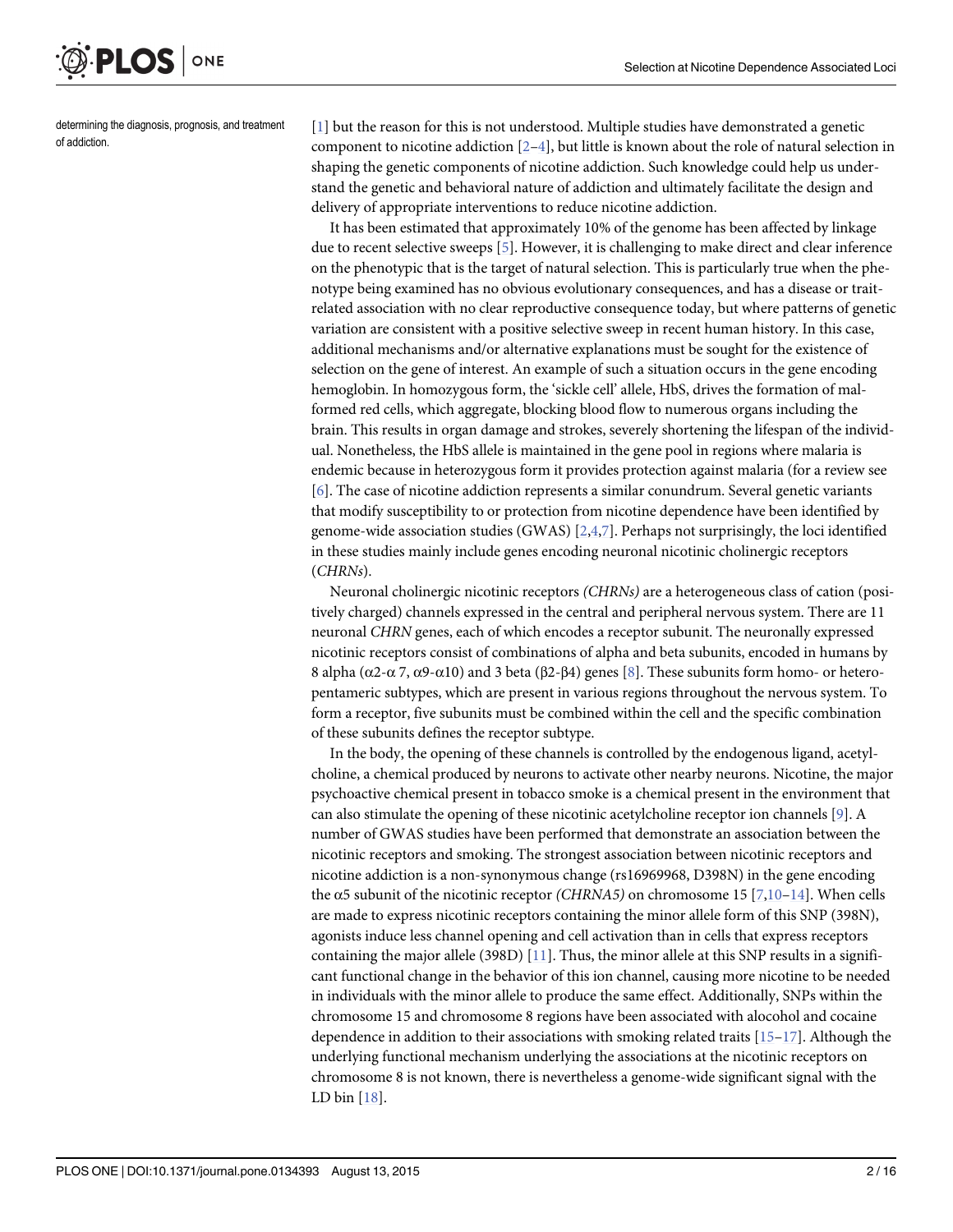<span id="page-2-0"></span>Here we test the hypothesis that natural selection has acted on these genes. But if the null hypothesis of neutral evolution or demographic processes is rejected, why would nature seemingly select for this trait, especially given the fact that it is believed that nicotine has not been a part of our evolutionary history long enough, and in large enough quantities, for its effects to be visible in our genomes? One hypothesis is that selection acted on another phenotype and the effect on nicotine addiction was secondary and incidental, a genetic phenomenon termed hitchhiking.

Nicotine is known to have an enhancing effect on cognitive performance. It enhances the reorientation of attention in visuospatial tasks [\[19\]](#page-14-0) and alters the neuronal activity responsible for increased attention and arousal [\[20\]](#page-14-0). Furthermore, several studies have found associations between SNPs in multiple nicotinic receptor genes and cognitive performance [\[21,22\]](#page-14-0). However, effects on cognitive performance at SNPs related to nicotine dependence seem peculiar given the presumed acceleration in cognitive development over recent human history. Therefore, these results suggest that if selection is shaping the genetic landscape of these genes, it may be through their effect on cognitive function in the absence of drug use. Evidence from nicotinic receptor knockout mice also supports a role for nicotinic receptors in memory and learning, as well as anxiety levels. CHRNA7 knockout mice have impaired reaction times [[23](#page-14-0)] and decreased procedural learning [[24](#page-14-0)], while, CHRNA6 knockout mice show that this receptor plays a role in nicotinic modulation of dopaminergic transmission, an important component of learning and memory [[25](#page-14-0)]. Based on these observations, we hypothesize that at least some of the nicotinic receptors may have been targets of recent selection and that this selection is related to the role of nicotinic receptors in memory and learning.

To test this hypothesis, we use two summaries of genetic variation that have different statistical power to make inferences, depending on the model of selection and associated population demography. Two different methods were used for detecting natural selection at two loci relevant to nicotine dependence, specifically the CHRNA5-A3-B4 region on chromosome 15q25 and the CHRNB3-A6 region on chromosome 8p11. We provide strong evidence for selection in the CHRNB3-A6 region and moderate evidence for selection in the CHRNA5-A3-B4 region. However, there is only a modest correlation between nicotine dependence and score on the Wechsler Adult Intelligence Scale (WAIS) Digit Symbol test in our dataset. Overall, we suggest that one possible explanation for these results is that SNPs in these regions associated with risk of nicotine dependence are associated with natural selection acting at these loci to improve human memory and learning.

#### **Results**

#### Tajima's D Test

We calculated Tajima's D over the regions of the nicotinic receptors on chromosomes 8 and 15, as well as lactase on chromosome 2 as the positive control. As the program utilized does not incorporate ancestral information, all results are based on the folded frequency spectrum, i.e. the distribution of polymorphic sites according to the number of chromosomes that carry a given minor allele rather than the number of chromosomes that carry the derived, non-ancestral allele. [[26](#page-15-0)][Fig 1](#page-3-0) shows regional plots of the Tajima's D values for the LCT, CHRNA5-A3-B4 nicotinic receptor gene region and the CHRNA6-B3 gene region. Within each of these regions, we calculated sliding windows of 10 kb with an increment of 1 kb. We then compared the number of windows within each region with Tajima's D values above 2 or below -2 (this represents the 95% confidence interval of values in our data) to permutations of 10,000 randomly selected regions of the same size across the genome.

We utilized the LCT gene region as a positive control. LCT encodes the protein lactase and mutations in the region give rise to lactase persistence. The lactase persistence phenotype is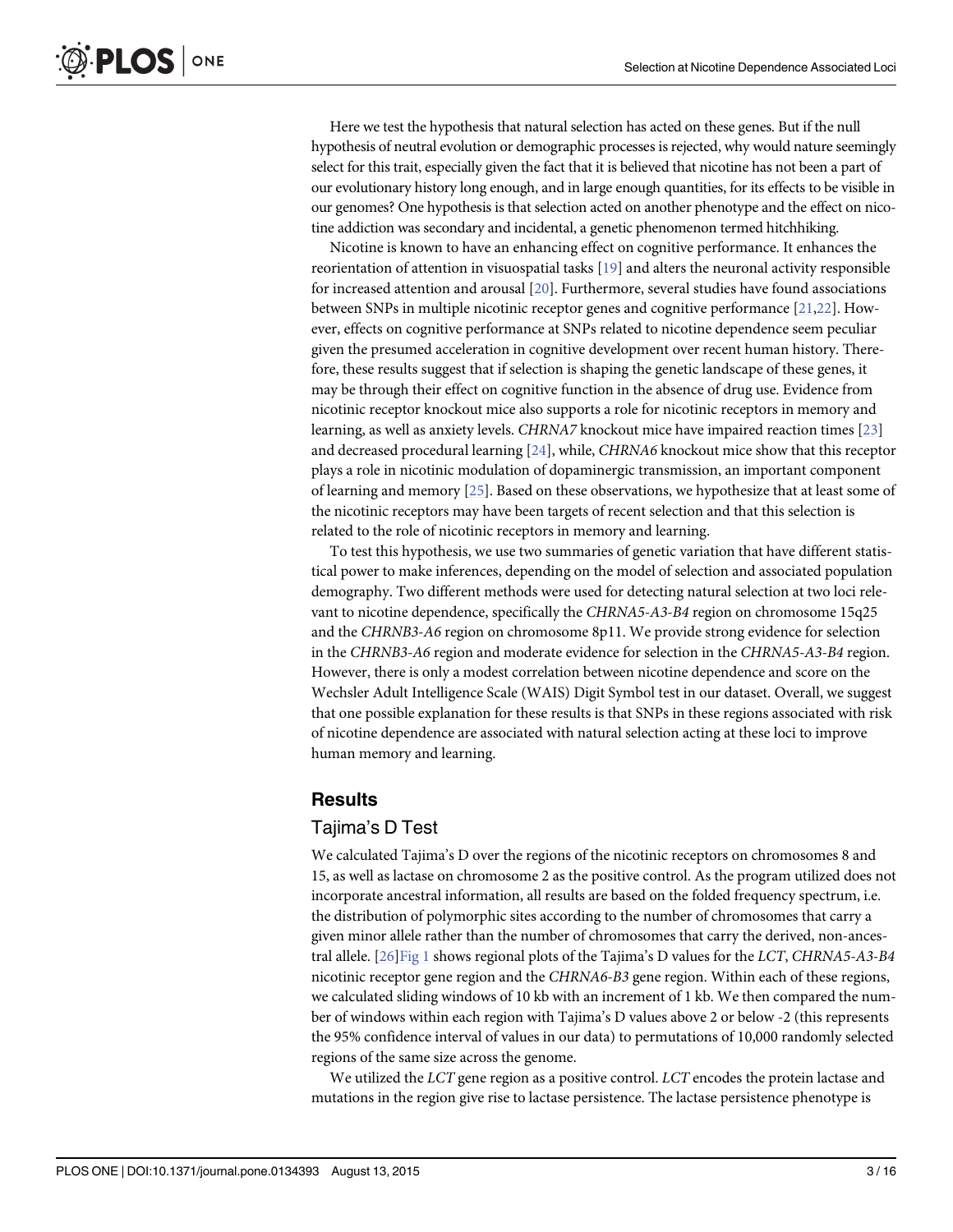<span id="page-3-0"></span>



[Fig 1. T](#page-2-0)ajima's D and iHS Results. A-CTajima's D andD-F) iHS for the LCT region on chromosome 2, the CHRNA3-B4-A5 gene cluster on chromosome 15 and the CHRNB3-A6 gene cluster on chromosome 8 across individuals of European (red), African (Purple) or Asian (green) ancestry. Lines are the 95% confidence intervals as calculated by permutation for iHS and Tajima's D.

doi:10.1371/journal.pone.0134393.g001

due to changes in a regulatory region that enhances the expression of LCT located in intron 13 of the neighboring gene,  $MCM6$  [\[27\]](#page-15-0). Fig 1A shows the distribution of Tajima's D values in the sliding windows in the LCT region in AFR, ASN and EUR. As expected, both the Asian and European populations show many windows above 2 but very few exist in the African population. All p-values are derived using permutations of 10,000 regions of the same size from across the genome. For Europeans and Asians, the proportion of windows with extreme values was 8.6% and 6.5%, respectively (Table 1). This is highly significant in EUR, when compared to the negative control regions, and modestly significant in ASN ( $\langle p = 2x10^{-7}$  and  $p = 0.01$  for EUR and ASN, respectively) and appears inconsistent with the null hypothesis of neutral evolution and demography at the LCT locus especially in the EUR populations. In contrast, the histogram for AFR shows few windows with extreme Tajima's D values. Indeed, the proportion of windows with extreme values was <1% and was not significantly different from the negative

#### Table 1. Summary of Extreme Tajima's D and iHS Values in Each Region in Comparison with Negative Controls.

| Gene(s)      | Pop        | # windows TajD > 2 | Proportion | p-value             | # windows iHS  > 2 | <b>Proportion</b> | p-value            |
|--------------|------------|--------------------|------------|---------------------|--------------------|-------------------|--------------------|
| CHRNA5-A3-B4 | <b>EUR</b> | 173/1273           | 13.60%     | $2 \times 10^{-16}$ | 1/181              | $1\%$             | <b>NS</b>          |
|              | <b>ASN</b> | 91/1273            | 7.10%      | $4 \times 10^{-4}$  | 3/224              | 1.3%              | <b>NS</b>          |
|              | <b>AFR</b> | 30/1294            | 2.30%      | <b>NS</b>           | 16/266             | 5.6%              | <b>NS</b>          |
| CHRNB3-A6    | <b>EUR</b> | 13/1066            | 1.22%      | <b>NS</b>           | 26/110             | 23.6%             | $4 \times 10^{-4}$ |
|              | <b>ASN</b> | 1/973              | $1\%$      | <b>NS</b>           | 3/116              | 2.59%             | <b>NS</b>          |
|              | <b>AFR</b> | 23/1097            | 2.10%      | <b>NS</b>           | 93/357             | 26.1%             | $3 \times 10^{-4}$ |
| LCT/MCM6     | <b>EUR</b> | 98/1136            | 8.63%      | $2 \times 10^{-7}$  | 111/138            | 80.4%             | $1 \times 10^{-6}$ |
|              | <b>ASN</b> | 76/1161            | 6.55%      | 0.01                | 20/219             | 9.1%              | <b>NS</b>          |
|              | <b>AFR</b> | 5/1240             | $1\%$      | <b>NS</b>           | 9/278              | 3.2%              | <b>NS</b>          |

Proportion of extreme Tajima's D and his values in selected regions. P-values are produced by permutation of 10,000 randomly selected regions of the same size across the genome.

doi:10.1371/journal.pone.0134393.t001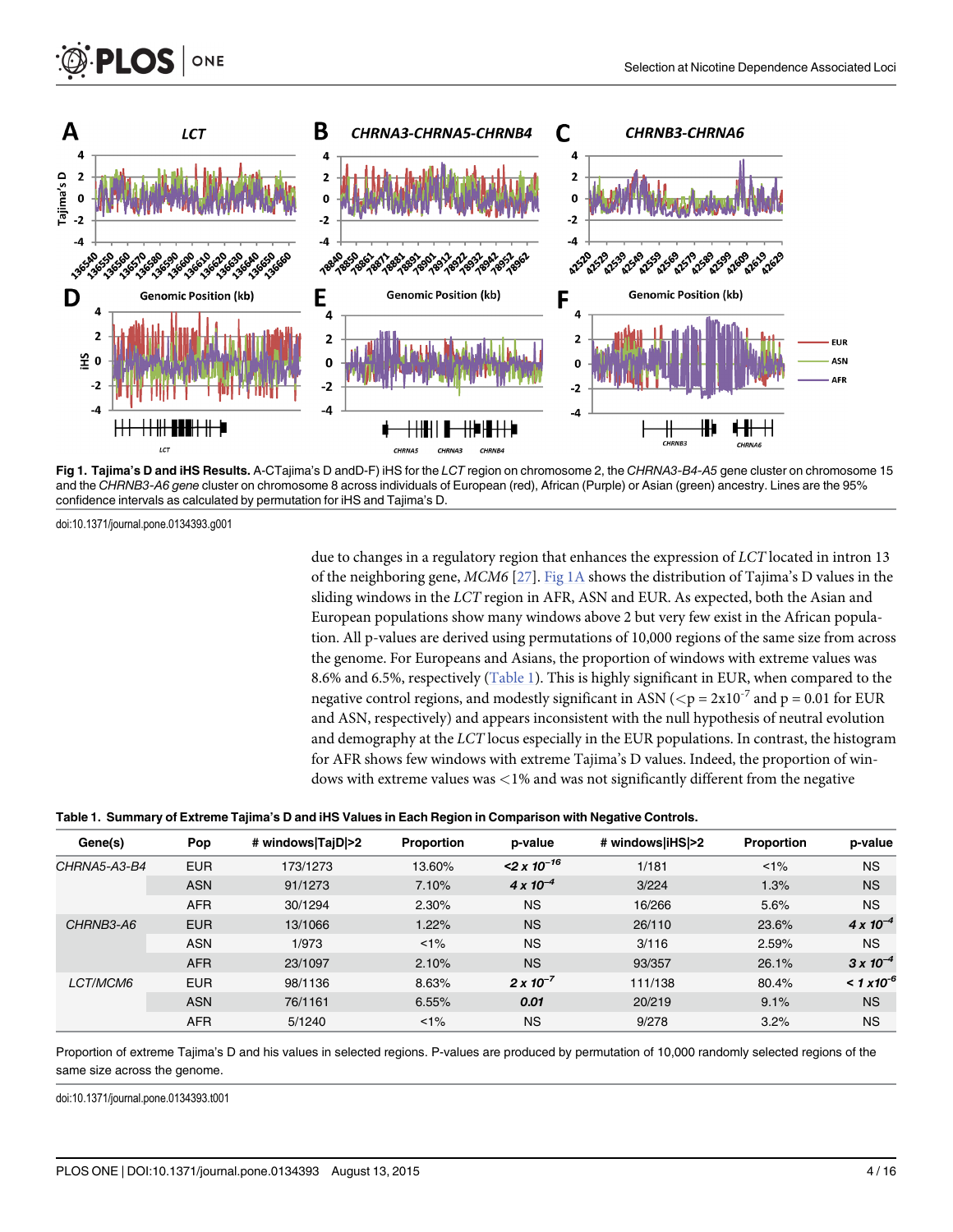<span id="page-4-0"></span>controls, therefore we are unable to reject the null hypothesis of neutral evolution and demography at this locus in AFR.

We next measured Tajima's D in the CHRNA5-A3-B4 gene cluster on chromosome 15. In this region, we analyzed a 120 kb region that includes the nicotinic receptor gene cluster as well as  $\sim$ 18 kb upstream of *CHRNA5*. This was done to ensure that we included the large region upstream of CHRNA5 that has been associated with regulation of the level of mRNA expression for CHRNA5 [\[28\]](#page-15-0). [Fig 1B](#page-3-0) shows the distribution of Tajima's D values in the sliding windows in the CHRNA5-A3-B4 region in AFR, ASN and EUR. Overall, we observed increased numbers of sliding windows with extreme Tajima's D values in each of the three populations, which is not consistent with a neutral evolution and demography in this region [\(Table 1\)](#page-3-0). Of note, several SNPs previously shown to be associated with nicotine, alcohol and/or cocaine dependence [[7](#page-14-0),[10](#page-14-0)– [14](#page-14-0)] are within regions with high Tajima's D values. Additionally, within the EUR population, these regions also harbor SNPs in an LD bin tagged by rs5887655 previously shown to be significantly associated with CHRNA5 mRNA expression in the brain [\[28\]](#page-15-0). [Table 2](#page-5-0) summarizes the Tajima's D values for windows containing associated SNPs in each of these two LD bins.

For the CHRNB3-A6 region, we examined a rather larger segment of the genome upstream of the gene cluster. This was done in order to include several upstream SNPs that have previously been shown to exhibit associations with nicotine dependence or cocaine dependence [\[17](#page-14-0)]. [Fig 1C](#page-3-0) shows a regional plot of Tajima's D values across the sliding windows in the CHRNB3-A6 region. In AFR, there were several windows with extreme Tajima's D values upstream of CHRNB3 and in the intergenic region between CHRNB3 and CHRNA6. Among the three populations tested, none showed a significant increase in the number of windows with extreme Tajima's D values when compared to the permutations. The concentration of windows with extreme Tajima's D values upstream of CHRNB3 is noteworthy in the context of risk for nicotine addiction. Of note, a recent genome-wide association study found that a SNP in this region, rs1451240, was associated with reduced risk for nicotine dependence, measured using the Fagerstrom Test for Nicotine Dependence (FTND) [[18](#page-14-0)]. The LD bin tagged by rs1451240 spans ~66 kb and several other alleles of SNPs in this bin have been associated with reduced risk for nicotine dependence, although no others are significant at the genome-wide level [[18](#page-14-0)]. The data in [Table 3](#page-6-0) show that in EUR and AFR, four adjacent SNPs from this LD bin, including rs1451240, were present in sliding windows with extreme Tajima's D values in AFR. These data suggest that these nicotine dependence-associated SNPs may be undergoing balancing selection or positive selection in these two populations.

## Integrated Haplotype Score (iHS) Analyses

[Fig 1](#page-3-0) shows regional plots of iHS scores for the LCT, CHRNA5-A3-B4 nicotinic receptor gene region and CHRNA6-B3 nicotinic receptor gene region. Within each of these regions, we calculated the iHS score for all SNPs for which we could unambiguously determine the chimp ancestral allele. We then compared the number of SNPs within each region with iHS values above 2 or below -2, to the 10,000 equally sized permutated regions that were chosen at random.

We again used the  $LCT/MC\text{ of region}$  as a positive control. [Fig 1D](#page-3-0) shows the regional plots of iHS values in the LCT/MCM6 region for EUR, ASN and AFR populations. As expected, the AFR population shows few extreme values (only 3.2%) and this does not differ significantly from the negative control. In EUR and ASN, the overall average proportion of extreme values for this region is 80.4% and 9.1%, respectively ([Table 1](#page-3-0)). The clustering of extreme iHS values in the genic areas of this region is consistent with what is known about large-scale positive selection at this locus in the EUR population and to a lesser extent in the ASN population  $[27]$ . This demonstrates the validity of this approach for identifying genes undergoing selection.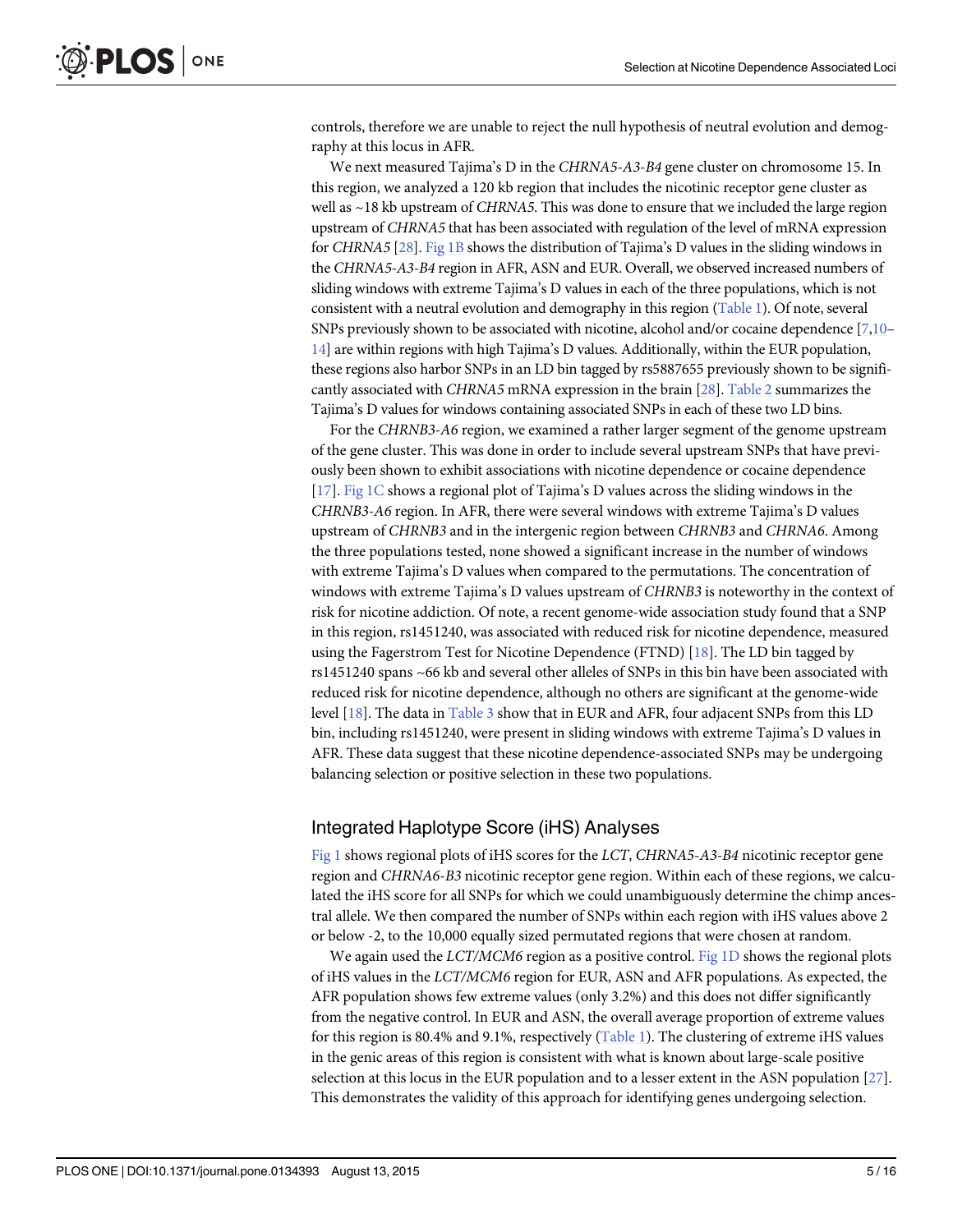#### <span id="page-5-0"></span>[Table 2.](#page-4-0) Tajima's D and iHS values for CHRNA5-A3-B4 region.

| <b>SNP</b>  | <b>Function</b>        | <b>EUR</b><br>Freq | Tajima's D<br><b>EUR</b> | iHS<br><b>EUR</b> | <b>ASN</b><br>Freq | Tajima's D<br><b>ASN</b> | <b>iHS</b><br>ASN | <b>AFR</b><br>Freq | Tajima's D<br><b>AFR</b> | iHS<br><b>AFR</b> |
|-------------|------------------------|--------------------|--------------------------|-------------------|--------------------|--------------------------|-------------------|--------------------|--------------------------|-------------------|
| rs72740955  | intergenic             | 0.37               | (1.53, 2.07)             | $-0.74$           | 0.03               | (0.72, 0.97)             | $-1.25$           | 0.09               | (0.88, 1.00)             | 0.44              |
| rs2036527   | intergenic             | 0.37               | (0.11, 0.11)             | $-0.5$            | 0.03               | $(-0.57, -0.54)$         | $-0.85$           | 0.16               | $(-1.15, 0.20)$          | 1.48              |
| rs55853698  | CHRNA5 5'UTR           | 0.37               | (0.56, 1.93)             | $-0.65$           | 0.04               | $(-0.02, 1.00)$          | $-0.31$           | 0.06               | (0.24, 0.56)             | 1.05              |
| rs17486195  | <b>CHRNA5</b> intronic | 0.36               | (1.59, 1.64)             | $-0.62$           | 0.03               | $(-0.17, 0.14)$          | $-0.82$           | 0.11               | $(-0.10, -0.07)$         | 0.48              |
| rs17486278  | CHRNA5 intronic        | 0.36               | (0.39, 0.70)             | $-0.62$           | 0.31               | (0.04, 0.60)             | $-0.45$           | 0.28               | (0.42, 0.47)             | 0.72              |
| rs72740964  | <b>CHRNA5</b> intronic | 0.36               | (0.78, 1.63)             | $-0.73$           | 0.03               | (0.21, 0.98)             | $-0.57$           | 0.04               | (0.08, 0.56)             | 0.14              |
| rs951266    | <b>CHRNA5</b> intronic | 0.36               | $(-0.22, 0.22)$          | $-0.65$           | 0.03               | $(-0.84, -0.37)$         | $-0.5$            | 0.08               | $(-0.89, -0.74)$         | 0.91              |
| rs16969968  | CHRNA5 missense        | 0.36               | (2.00, 2.33)             | $-0.71$           | 0.03               | (0.43, 1.01)             | $-0.44$           | 0.02               | (0.29, 0.62)             | $-0.01$           |
| rs1051730   | CHRNA3<br>synonymous   | 0.36               | (1.40, 1.90)             | $-0.64$           | 0.03               | (0.41, 0.78)             | $-0.67$           | 0.09               | $(-0.29, -0.23)$         | 0.69              |
| rs1317286   | CHRNA3 intronic        | 0.36               | (0.32, 1.27)             | $-0.8$            | 0.09               | (2.00, 2.56)             | 0.78              | 0.24               | (0.73, 1.36)             | $-0.43$           |
| rs12914385  | CHRNA3 intronic        | 0.4                | (2.35, 2.55)             | $-0.39$           | 0.32               | (1.85, 2.01)             | 0.36              | 0.2                | (1.13, 1.35)             | 0.39              |
| rs114205691 | CHRNA3 intronic        | 0.64               | (0.80, 1.65)             | 1.53              | 0.68               | (0.00, 0.81)             | 0.15              | 0.8                | (1.75, 1.97)             | 0.23              |
| rs8040868   | CHRNA3<br>synonymous   | 0.59               | (0.87, 1.37)             | 1.54              | 0.62               | (1.63, 2.17)             | 0.25              | 0.63               | $(-0.27, 0.13)$          | 0.67              |
| rs55958997  | intergenic             | 0.39               | (1.03, 1.66)             | $-1.08$           | 0.06               | (0.74, 1.23)             | 0.23              | 0.3                | $(-0.41, -0.38)$         | $-0.45$           |
| rs72743158  | CHRNB4 intronic        | 0.38               | (0.26, 1.27)             | $-0.79$           | 0.02               | (0.79, 1.34)             | $-0.83$           | 0.03               | (0.20, 0.20)             | 1.11              |
| rs55988292  | <b>CHRNB4</b> intronic | 0.39               | $(-1.52, -0.24)$         | $-0.26$           | 0.02               | $(-0.35, 028)$           | $-0.94$           | 0.14               | $(-0.93, -0.61)$         | $-0.7$            |
| rs4275821   | intergenic             | 0.33               | (2.02, 2.32)             | $-0.39$           | 0.14               | (0.61, 088)              | $-0.02$           | 0.18               | (0.74, 0.99)             | $-0.13$           |
| rs588765    | <b>CHRNA5</b> intronic | 0.4                | (2.18, 2.22)             | $-0.32$           | 0.15               | $(0.00 - 0.26)$          | $-0.2$            | 0.25               | $(-0.30, -0.30)$         | 0.44              |
| rs6495306   | CHRNA5 intronic        | 0.4                | (2.07, 2.32)             | $-0.32$           | 0.15               | $(-0.42, 0.06)$          | $-0.2$            | 0.26               | $(-0.16, 0.31)$          | 0.41              |
| rs495090    | <b>CHRNA5</b> intronic | 0.35               | (1.47, 2.06)             | $-0.66$           | 0.2                | (1.17, 1.37)             | 0.48              | 0.4                | (0.77, 1.23)             | 0.06              |
| rs680244    | CHRNA5 intronic        | 0.4                | $(-0.77, 0.83)$          | $-0.27$           | 0.21               | $(-0.60, 0.24)$          | 0.62              | 0.4                | $(-0.63, -0.06)$         | $-0.11$           |
| rs621849    | CHRNA5 intronic        | 0.41               | (0.36, 1.35)             | $-0.27$           | 0.21               | (2.07, 2.08)             | 0.57              | 0.4                | (0.47, 1.13)             | $-0.21$           |
| rs11637635  | CHRNA5 intronic        | 0.65               | (1.61, 2.18)             | 1.51              | 0.86               | $(-0.28, -0.13)$         | 0.99              | 0.78               | $(-0.60, -0.35)$         | 0.35              |
| rs481134    | CHRNA5 intronic        | 0.6                | (0.14, 0.77)             | 1.1               | 0.85               | $(-0.48, 0.19)$          | 1.06              | 0.75               | $(-0.87, -0.61)$         | 0.19              |
| rs555018    | CHRNA5 intronic        | 0.4                | $(-0.84, 0.78)$          | $-0.22$           | 0.15               | $(-0.39, 0.04)$          | 0.01              | 0.26               | $(-0.77, -0.23)$         | 0.97              |
| rs647041    | CHRNA5 intronic        | 0.4                | $(-1.06, -0.14)$         | $-0.24$           | 0.18               | $(-1.05, 0.03)$          | 0.24              | 0.24               | $(-1.08, -0.60)$         | 0.77              |
| rs615470    | CHRNA5 3' UTR          | 0.65               | (2.54, 2.57)             | 1.46              | 0.83               | $(-1.20, -0.75)$         | 0.66              | 0.67               | $(-1.09, -0.60)$         | $-0.08$           |
| rs6495307   | CHRNA3 intronic        | 0.6                | $(-1.17, 0.14)$          | 0.96              | 0.82               | (0.55, 0.84)             | 0.71              | 0.66               | $(-0.83, -0.41)$         | $-0.07$           |
| rs62010327  | CHRNA3 intronic        | 0.35               | (0.15, 1.60)             | $-0.74$           | 0.14               | (0.42, 0.85)             | $-0.78$           | 0.08               | (0.65, 0.97)             | $-0.99$           |
| rs12901300  | CHRNA3 intronic        | 0.4                | $(-1.37, -0.26)$         | $-0.3$            | 0.19               | $(-0.71, 0.11)$          | 0.26              | 0.34               | $(-0.47, 0.32)$          | 0.91              |
| rs3743077   | CHRNA3 intronic        | 0.4                | (1.86, 2.62)             | $-0.27$           | 0.18               | $(-0.25, 0.14)$          | 0.34              | 0.11               | $(-0.96, -0.77)$         | 0.33              |
| rs62010328  | CHRNA3 intronic        | 0.34               | (1.86, 1.90)             | $-0.8$            | 0.14               | $(-0.54, -0.25)$         | $-0.69$           | 0.07               | $(-1.17, -0.96)$         | $-0.54$           |
| rs2869546   | CHRNA3 intronic        | 0.36               | (2.08, 2.40)             | $-0.18$           | 0.18               | (2.31, 2.63)             | $-0.09$           | 0.29               | (3.17, 3.41)             | 0.66              |
| rs4366683   | CHRNA3 intronic        | 0.54               | $(-0.72, 0.13)$          | 0.44              | 0.45               | (1.50, 2.00)             | $-0.96$           | 0.5                | (0.70, 1.54)             | 0.02              |
| rs58643100  | CHRNA3 intronic        | 0.46               | $(-0.72, 0.13)$          | 0.63              | 0.26               | (1.50, 2.00)             | 0.84              | 0.41               | (0.70, 1.54)             | 0.24              |

All SNPs have r<sup>2</sup> value of 0.8 or greater with rs16969968 or rs588765. Significant values and SNP names are bolded.

doi:10.1371/journal.pone.0134393.t002

[Fig 1E](#page-3-0) shows the histogram of iHS values across the CHRNA5-A3-B4 locus on chromosome 15. The summary statistics are given in [Table 1](#page-3-0). None of the three populations showed a proportion of extreme iHS values that was significantly different than predicted by permutation. In addition, none of the SNPs with extreme values included any of the SNPs previously found to be associated with nicotine dependence  $(Table 2)$ . The presence of a significant enrichment of extreme Tajima's D values in this region, however, suggests that if positive selection in this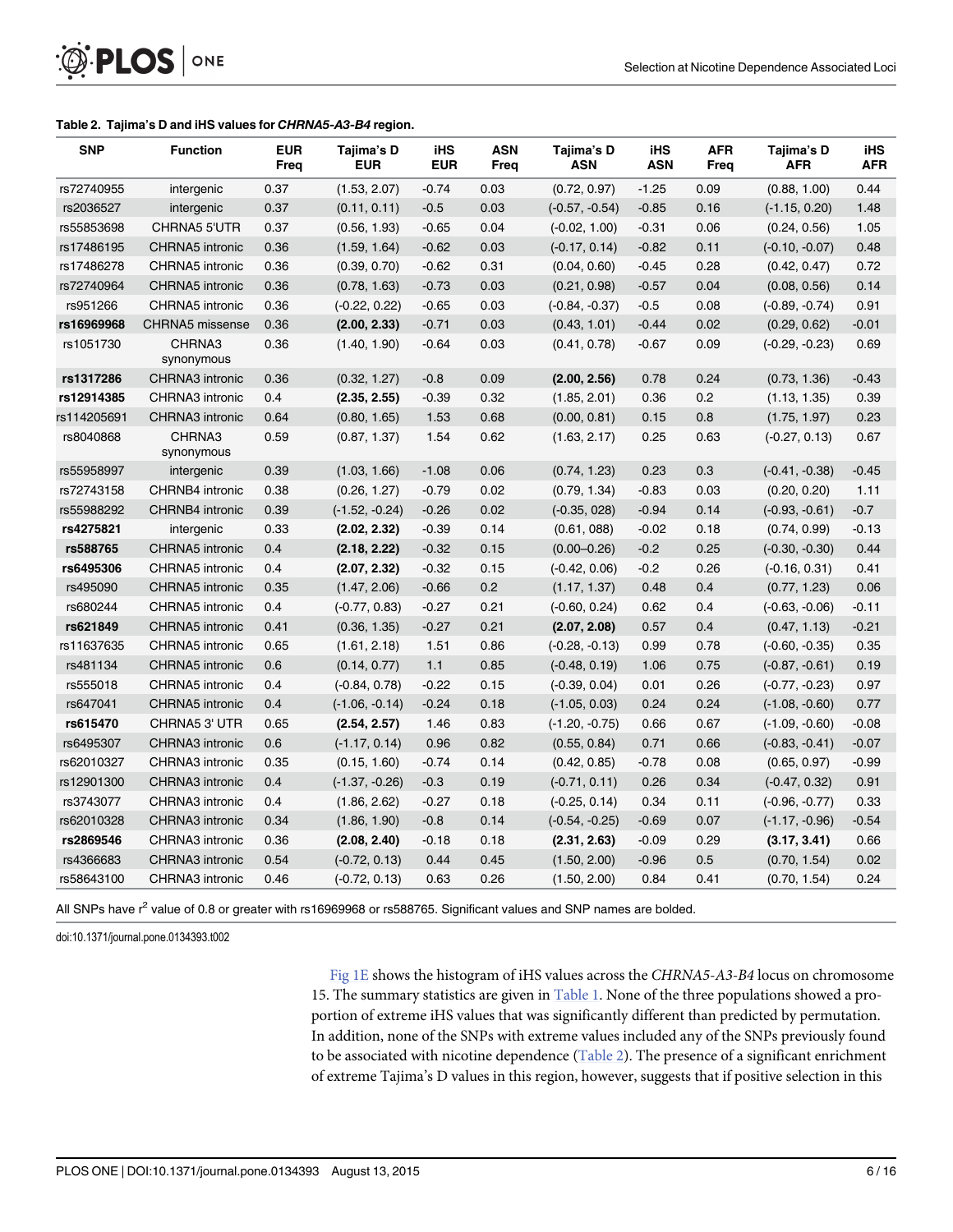#### <span id="page-6-0"></span>[Table 3.](#page-4-0) Tajima's D and iHS values for CHRNB3-CHRNA6 region.

| <b>SNP</b> | <b>Function</b>                | <b>EUR</b><br>Freq | Tajima's D<br><b>EUR</b> | iHS<br><b>EUR</b> | <b>ASN</b><br>Freq | Tajima's D<br><b>ASN</b> | <b>iHS</b><br><b>ASN</b> | <b>AFR</b><br>Freq | Tajima's D<br><b>AFR</b> | <b>IHSAFR</b> |
|------------|--------------------------------|--------------------|--------------------------|-------------------|--------------------|--------------------------|--------------------------|--------------------|--------------------------|---------------|
| rs1979140  | intergenic                     | 0.77               | $(-0.75, -0.34)$         | $-1.44$           | 0.82               | $(-1.21, -1.15)$         | $-0.47$                  | 0.28               | $(-1.26, -0.99)$         | $-0.15$       |
| rs7816726  | intergenic                     | 0.77               | (0.33, 1.00)             | $-1.44$           | 0.81               | $(-0.02, 0.70)$          | -0.49                    | 0.28               | (0.08, 0.17)             | $-0.56$       |
| rs10958726 | intergenic                     | 0.23               | (0.1, 0.68)              | 2.46              | 0.18               | $(-0.85, -0.15)$         | 1.06                     | 0.63               | $(-0.70, 0.18)$          | 0.65          |
| rs7842601  | intergenic                     | 0.23               | (0.17, 0.62)             | 2.58              | 0.18               | $(-0.33, -0.17)$         | 1.06                     | 0.63               | (0.63, 1.33)             | 0.84          |
| rs13273442 | intergenic                     | 0.23               | $(-0.39, 0.69)$          | 2.32              | 0.18               | $(-0.60, -0.45)$         | 1.02                     | 0.63               | $(-0.75, 0.04)$          | $-0.21$       |
| rs9792277  | intergenic                     | 0.77               | (1.56, 1.80)             | $-1.45$           | 0.81               | (1.06, 1.17)             | $-0.54$                  | 0.33               | (1.38, 2.32)             | 0.77          |
| rs1451239  | intergenic                     | 0.77               | (2.41, 2.58)             | $-1.45$           | 0.82               | (1.34, 1.40)             | $-0.46$                  | 0.34               | (2.18, 2.51)             | 0.89          |
| rs1451240  | intergenic                     | 0.23               | (2.41, 2.54)             | 2.48              | 0.18               | (1.33, 1.41)             | 1.11                     | 0.67               | (2.18, 2.46)             | 0.09          |
| rs1901281  | intergenic                     | 0.77               | (2.37, 2.68)             | $-1.56$           | 0.81               | (1.26, 1.33)             | $-0.54$                  | 0.28               | (2.18, 2.19)             | 0.37          |
| rs4736835  | intergenic                     | 0.23               | (2.48, 2.68)             | 2.6               | 0.18               | (1.17, 1.26)             | 1.11                     | 0.66               | (1.47, 2.63)             | $-0.08$       |
| rs1955185  | intergenic                     | 0.77               | (1.49, 1.67)             | $-1.58$           | 0.82               | (0.64, 0.69)             | $-0.52$                  | 0.28               | (1.08, 1.59)             | 0.54          |
| rs13277254 | intergenic                     | 0.23               | (0.89, 1.27)             | 2.69              | 0.18               | (0.64, 0.97)             | 1.32                     | 0.63               | (1.11, 1.29)             | $-0.6$        |
| rs13277524 | intergenic                     | 0.77               | (0.64, 0.89)             | $-1.63$           | 0.82               | (0.24, 0.97)             | $-0.65$                  | 0.28               | (0.43, 1.29)             | 0.61          |
| rs6474412  | intergenic                     | 0.77               | (1.09, 1.43)             | $-1.63$           | 0.82               | (0.53, 0.66)             | $-0.65$                  | 0.34               | (1.01, 1.49)             | 1.25          |
| rs6474413  | intergenic                     | 0.77               | (1.86, 2.19)             | $-1.66$           | 0.82               | (0.13, 0.22)             | $-0.65$                  | 0.28               | (1.15, 1.33)             | 0.62          |
| rs7004381  | intergenic                     | 0.23               | (0.68, 1.86)             | 2.72              | 0.18               | $(-0.15, 0.22)$          | 1.32                     | 0.63               | (0.29, 1.15)             | $-0.72$       |
| rs6985052  | intergenic                     | 0.77               | $(-0.37, 0.68)$          | $-1.66$           | 0.82               | $(-0.85, -0.16)$         | $-0.65$                  | 0.29               | $(-1.04, -0.29)$         | 0.71          |
| rs4950     | CHRNB3<br>5'UTR                | 0.23               | $(-0.39, 0.12)$          | 2.71              | 0.18               | $(-0.44, -0.16)$         | 1.31                     | 0.8                | (0.38, 1.55)             | 0.25          |
| rs9643891  | CHRNB3<br>intronic             | 0.77               | $(-0.34, 0.13)$          | $-1.85$           | 0.82               | (0.60, 0.72)             | $-1.01$                  | 0.15               | $(-0.65, -0.16)$         | $-0.15$       |
| rs9643853  | CHRNB3<br>intronic             | 0.77               | $(-1.04, -0.34)$         | $-1.89$           | 0.82               | $(-0.60, 0.60)$          | $-1.01$                  | 0.15               | $(-1.55, -0.65)$         | $-0.1$        |
| rs13280604 | CHRNB3<br>intronic             | 0.23               | (0.47, 1.68)             | 2.9               | 0.18               | (0.07, 0.50)             | 1.94                     | 0.8                | (0.04, 0.83)             | 0.12          |
| rs6997909  | CHRNB3<br>intronic             | 0.77               | (0.70, 0.70)             | $-1.88$           | 0.82               | $(-0.25, 0.11)$          | $-1.19$                  | 0.15               | $(-1.00, -1.00)$         | $\mathbf 0$   |
| rs6474414  | CHRNB3<br>intronic             | 0.77               | (0.40, 0.40)             | $-1.88$           | 0.82               | $(-0.60, -0.21)$         | $-1.19$                  | 0.15               | $(-0.76, -0.12)$         | $\mathbf 0$   |
| rs6474415  | CHRNB <sub>3</sub><br>intronic | 0.23               | (1.26, 1.35)             | 3.07              | 0.18               | $(-0.12, 0.22)$          | 1.97                     | 0.85               | $(-0.85, -0.52)$         | 0.84          |
| rs4236926  | CHRNB3<br>intronic             | 0.77               | $(-0.04, -0.03)$         | $-1.71$           | 0.81               | $(-0.14, -0.11)$         | $-1.41$                  | 0.15               | $(-0.54, -0.54)$         | 0.14          |
| rs16891561 | CHRNB3<br>intronic             | 0.77               | $(-1.28, -0.90)$         | $-1.67$           | 0.81               | $(-0.89, 0.72)$          | $-1.26$                  | 0.15               | $(-1.08, -0.48)$         | 0.2           |
| rs55828312 | CHRNB3<br>intronic             | 0.24               | $(- (0.89, -0.74))$      | 2.86              | 0.19               | $(-1.13, -0.31)$         | 2.13                     | 0.83               | $(-0.85, 0.67)$          | 1.12          |

All SNPs have  $r^2$  value of 0.8 or greater with rs1451240. Significant values and SNP names are bolded.

doi:10.1371/journal.pone.0134393.t003

region occurred, it may have occurred long enough ago such that the long haplotypes required for iHS have broken down by recombination.

[Fig 1F](#page-3-0) shows a histogram of the iHS values for the CHRNB3-A6 cluster on chromosome 8. Summary statistics are shown in  $Table 1$ . Both the AFR and EUR populations show an excess of extreme iHS values (26.1% and 23.6%, respectively). By contrast, in the ASN population, there were few windows of extreme iHS scores and the overall proportion was not significantly different from the negative control. Several SNPs with extreme iHS values in these populations are contained within bins previously shown to be associated with either nicotine or cocaine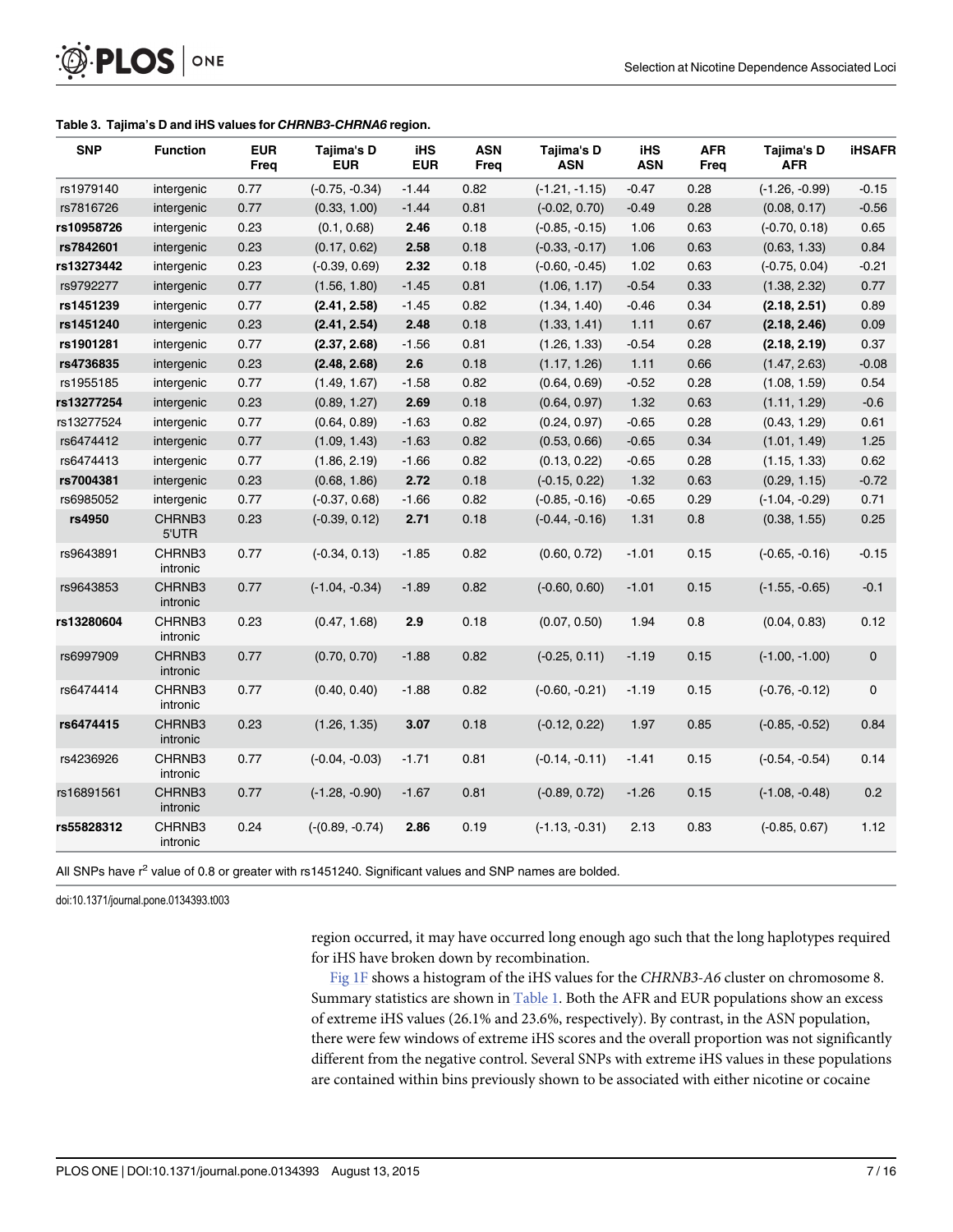<span id="page-7-0"></span>dependence phenotypes  $[17,18]$  $[17,18]$  $[17,18]$ . [Table 3](#page-6-0) lists the SNPs from the LD bin showing genome-wide significance for reduced risk for nicotine dependence and provides the iHS value for rs1451240, the tag SNP. While there are several extreme values in AFR in the middle of this gene cluster, these values do not overlap with known SNPs related to nicotine dependence in this region. In EUR, 13 SNPs in this LD bin, including the tag SNP rs1451240, have extreme iHS values. All have positive values, indicating the presence of unusually long haplotypes containing the ancestral allele suggesting that the ancestral allele, which is associated with a greater risk of nicotine dependence is being favored by selection. An LD bin in the CHRNB3-A6 region bin that has been shown to have SNPs significantly associated with increased risk for cocaine dependence  $[17]$  $[17]$  also contained an abundance of SNPs with extreme iHS values ( $S1$  Table). This bin is fairly large and spans the entire CHRNB3-A6 cluster. It contains rs4952 and rs4953, two low frequency synonymous variants in CHRNB3 that have previously been reported to be associated with lower risk for nicotine dependence [\[10\]](#page-14-0). All SNPs in the bin are present at around 10% in AFR and 4% in EUR but absent in ASN, possibly explaining the lack of extreme iHS values in the ASN population. Overall, 40% of the SNPs in this bin showed extreme values in AFR and 15% of the SNPs in this bin showed extreme values in EUR. As these SNPs are absent from the ASN population, none showed extreme iHS values. The dense clustering of extreme iHS values in AFR and EUR is rarely expected under a neutral model, and is consistent with the hypothesis of the action of recent selection. In EUR, all of the SNPs in this LD bin with extreme iHS values had positive values and all were shared with AFR. Thus, in both populations, the ancestral allele associated with increased risk for nicotine dependence and decreased risk for cocaine addiction is being favored.

#### Nicotine addiction and cognitive function

The Tajima's D analysis and integrated haplotype score both indicate that the CHRNB3-A6 cluster is undergoing selection and in particular, the iHS scores suggest that it is the risk allele for nicotine dependence on chromosome 8 that is under positive selection. As it seems unlikely that risk for nicotine dependence is the phenotype undergoing selection, and because nicotinic receptors are involved in memory and learning, we hypothesized that a phenotype related to memory or learning, such as attention, might be the phenotype being selected.

To test this possibility, we obtained genotype and cognitive phenotype data from the Collaborative Study of the Genetics of Alcoholism (COGA). Using this dataset, we tested the association between genotypes and three of the most relevant phenotypes, namely scores on the Wechsler Adult Intelligence Scale (WAIS) Block Design, WAIS Digit Symbol and WAIS Information tests. These tests were designed to measure aspects of perceptual organization, processing speed and verbal comprehension, respectively [[29](#page-15-0)].

[Table 4](#page-8-0) summarizes our findings for the top SNPs associated with WAIS Digit Symbol test. No other neurocognitive phenotypes besides WAIS digit symbol had SNPs with significant values in the CHRNB3-A6 region and none of the three neurocognitive phenotypes had a significant association with SNPs in the region of CHRNA5-A3-B4 on chromosome 15 (not shown). Of the 17 SNPs in the CHRNB3-A6 region on chromosome 8, one SNP–rs7017612—passed multiple test correction ( $p \le 0.003$ ) for association with the score on the WAIS Digit Symbol test ( $\beta$  = 0.43, p = 0.003). rs7017612 lies in the intergenic region between *CHRNB3* and CHRNA6. This SNP is highly correlated with rs6474413 ( $r^2 = 0.75$ ; D' = 0.95), a SNP tagging the genome-wide significant bin for decreased risk for nicotine dependence. These data suggest a modest association between genotype at these SNPs one measure of cognitive function.

A second SNP in the CHRNB3-A6 region–rs6982753- had a nominal p-value with the WAIS Digit Symbol phenotype before multiple test correction and almost passed the multiple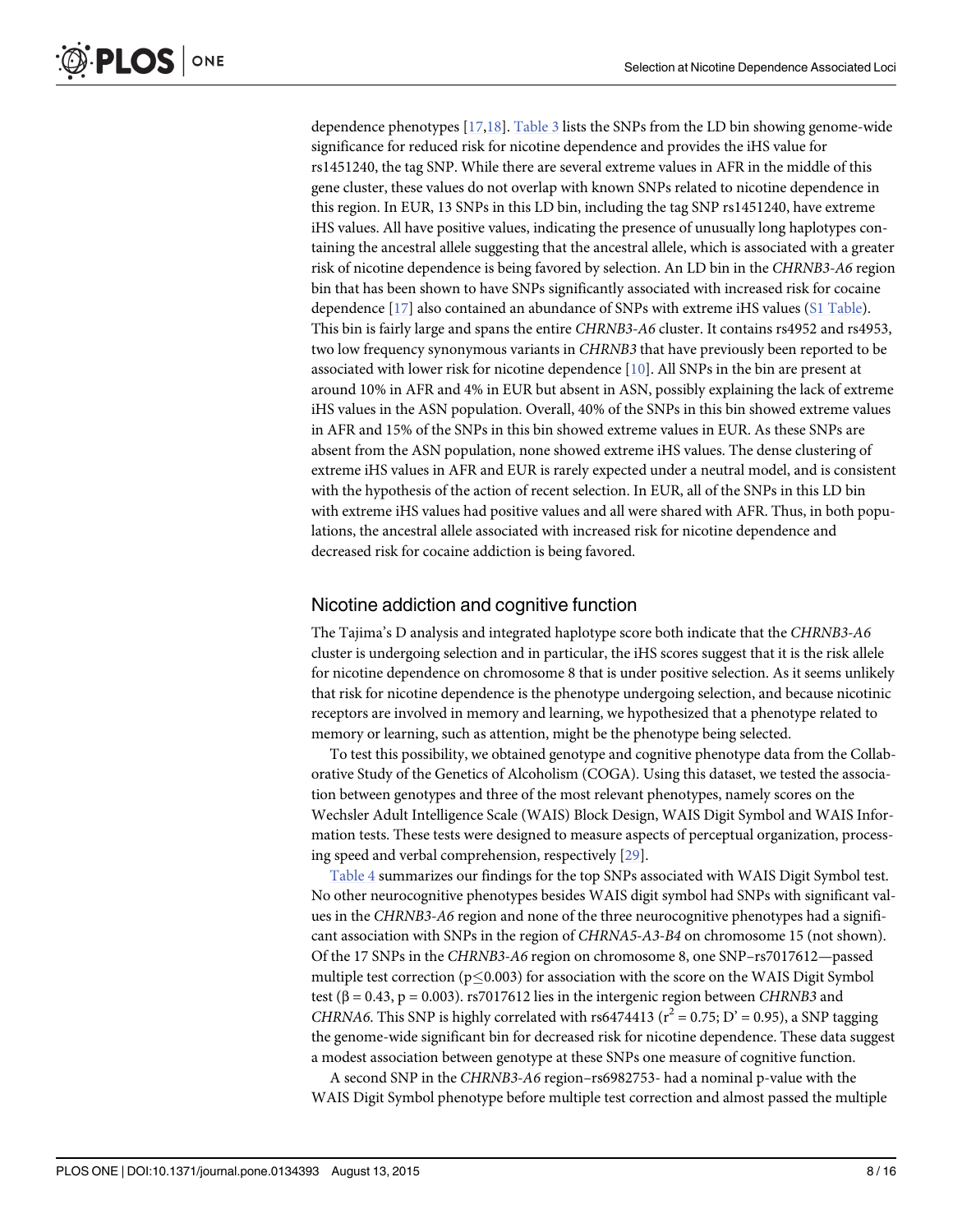| <b>SNP</b> | β       | <b>SE</b> | p-value |
|------------|---------|-----------|---------|
| rs7017612  | 0.43    | 0.19      | 0.003   |
| rs6982753  | 0.39    | 0.20      | 0.009   |
| rs10958725 | 0.25    | 0.18      | 0.035   |
| rs13273442 | 0.28    | 0.18      | 0.036   |
| rs4950     | 0.24    | 0.18      | 0.038   |
| rs1530848  | 0.24    | 0.18      | 0.038   |
| rs6474413  | 0.25    | 0.18      | 0.038   |
| rs10107450 | 0.10    | 0.19      | 0.064   |
| rs16891620 | 0.27    | 0.25      | 0.066   |
| rs2196128  | 0.22    | 0.20      | 0.066   |
| rs1530847  | 0.23    | 0.20      | 0.104   |
| rs16891530 | 0.19    | 0.42      | 0.414   |
| rs4952     | 0.19    | 0.42      | 0.414   |
| rs7815274  | 0.19    | 0.42      | 0.426   |
| rs10109429 | 0.07    | 0.31      | 0.494   |
| rs13270610 | $-0.16$ | 0.35      | 0.632   |
| rs16891604 | 0.23    | 0.42      | 0.826   |

<span id="page-8-0"></span>[Table 4.](#page-7-0) Association results with SNPs in CHRNB3-A6 region and Scores on the WAIS Digit Symbol test.

Beta, Standard Error (SE), and P-value for all SNPs in the CHRNB3-A6 region of the COGA family GWAS and their association with scores on the WAIS Digit Symbol test. Covariates used were age, sex and FTND score. For all tests, 492 individuals were used for the association test.

doi:10.1371/journal.pone.0134393.t004

test correction (p = 0.009). Interestingly, this SNP has an  $r^2$  of 0.91 with rs892413 (β = 0.39,  $p = 0.008$ ), a SNP that has previously been associated with increased risk for cocaine dependence [[17](#page-14-0)].

#### **Discussion**

Many studies have demonstrated that risk for nicotine addiction has a genetic component. We performed two tests of selection on chromosomal regions containing the genes encoding five nicotinic receptor subunits and each of these analyses indicate that selection likely occurred at the CHRNB3-A6 locus. Both the Tajima's D test and iHS point to an ongoing sweep in humans on chromosome 8. In the case of the CHRNB3-A6 locus, all of the extreme values in the Tajima's D analysis were positive. High positive Tajima's D values occur when there is an excess of variants in a region with intermediate allele frequencies. This can occur in either balancing selection or ongoing positive selection. We also found extreme iHS values in the CHRNB3-A6 locus. This region fulfills the criteria for a sweep laid out by Voight and colleagues [\[30\]](#page-15-0), i.e. clustering of extreme iHS values. Extreme values of iHS are unlikely under simple demographic models, and thus can indicate the action of an ongoing selective sweep. Despite the fact that none of the populations had significantly different p-values from the negative control in the chromosome 8 region, a few key SNPs did have extreme values. Together, these data imply that the Tajima's D analysis is picking up on ongoing positive selection rather than balancing selection.

Several SNPs in the CHRNB3-A6 locus on chromosome 8 have previously been associated with a decreased risk of nicotine dependence  $[18]$ . One of these, rs1451240, was present in a window that showed extreme values in both the Tajima's D test and iHS. The extreme positive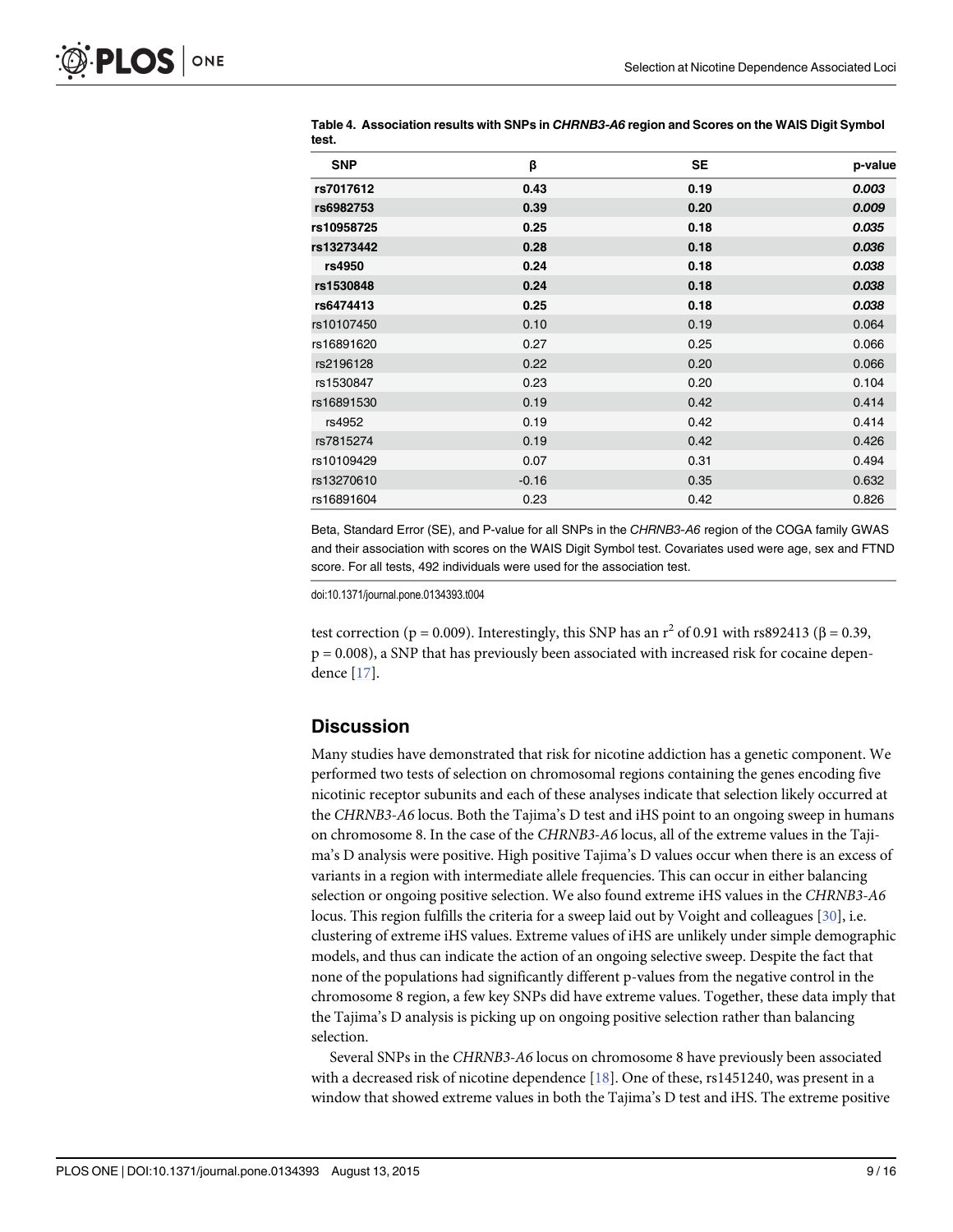<span id="page-9-0"></span>iHS value in the window including rs1451240 indicates that the haplotype containing the ancestral allele is being positively selected. As the derived allele provides protection from nicotine addiction, this suggests that it is the allele that is associated with a greater risk of nicotine dependence that is being selected. Since highly concentrated sources of nicotine were not present in the ancestral environment, it seems likely that this phenotype of nicotine dependence would have hitchhiked along with a more beneficial phenotype. One challenge with this region is that it is approximately 1,500,000 bp away from the centromere of chromosome 8. This could be affecting the results by some unknown mechanism. However, the region including the nicotinic receptors on chromosome 8 was among the top 5% of iHS scores among all regions tested in the genome.

Selective pressures in our ancestral environments were likely not on addiction, but rather on behaviors that were biologically rewarding (i.e. mate or food finding, avoidance of harmful stimuli). Given the role of nicotine in neurological function, it is possible that, in the case of nicotine addiction, the phenotype on which natural selection was working was related to enhancements in memory or cognition. The addiction phenotype would have hitchhiked along because it acts through the same or related mechanisms. The addiction phenotype was likely not selected against in ancestral environments because the availability and opportunity for prolonged use of purified drugs was negligible.

To test this possibility, we assessed the association of SNPs in the CHRNB3-A6 locus with scores on WAIS tests of memory and cognitive function. Our analysis of the individuals in the COGA dataset suggests that one SNP, rs7017612, which lies in the intergenic region between CHRNB3 and CHRNA6, is associated with increased score on the WAIS Digit Symbol test. This test is thought to largely measure processing speed, but also, to some extent, memory. rs7017612 itself has not been reported to be associated with nicotine dependence. However, it is in moderately high LD ( $r^2 = 0.75$ ) with rs6474413, a SNP tagging the genome-wide significant bin for decreased risk for nicotine dependence. Thus, our data are consistent with the possibility that improved performance on this particular cognitive test is modestly associated with a decreased risk for nicotine dependence and that alleles of SNPs in these regions have effects on a subset of cognitive pathways best captured here by the WAIS digit symbol test. It is possible, however, that a function other than addiction or cognition is the true phenotype undergoing natural selection at these loci.

Genetic studies of nicotine addiction have identified an inverse relationship between the risk for nicotine addiction and the risk for cocaine addiction. For instance, the minor allele of rs16969968, a missense variant in CHRNA5, increases risk for the development of nicotine dependence, and independently decreases risk for cocaine dependence [[15](#page-14-0)]. One hypothesis would be that the true underlying selective pressure is on cocaine related phenotypes or a characteristic that affects cocaine related reward pathways in the brain and that the alleles' effect on nicotine dependence is merely an accidental consequence. However, caution must be used when interpreting this information, given that all drugs of addiction similarly affect the dopaminergic reward pathways.

Another alternative hypothesis is that the selective pressure at this locus was on social behavior. Cocaine addiction is characterized by a dampened reward response to social interaction, meaning that it inhibits the positive emotions that accompany social interaction or feelings of belonging. A recent study demonstrated that cocaine users process social gaze (joint attention on an object) differently than controls, resulting in a reduced activation of the reward system during social interactions [[31](#page-15-0)]. Using fMRI, these authors showed that cocaine users had decreased activation of the medial orbitofrontal cortex, a region of the brain central for reward processing. If alleles that alter cocaine dependence risk alter an individuals' natural reward system during social interactions, these observations could explain why alleles that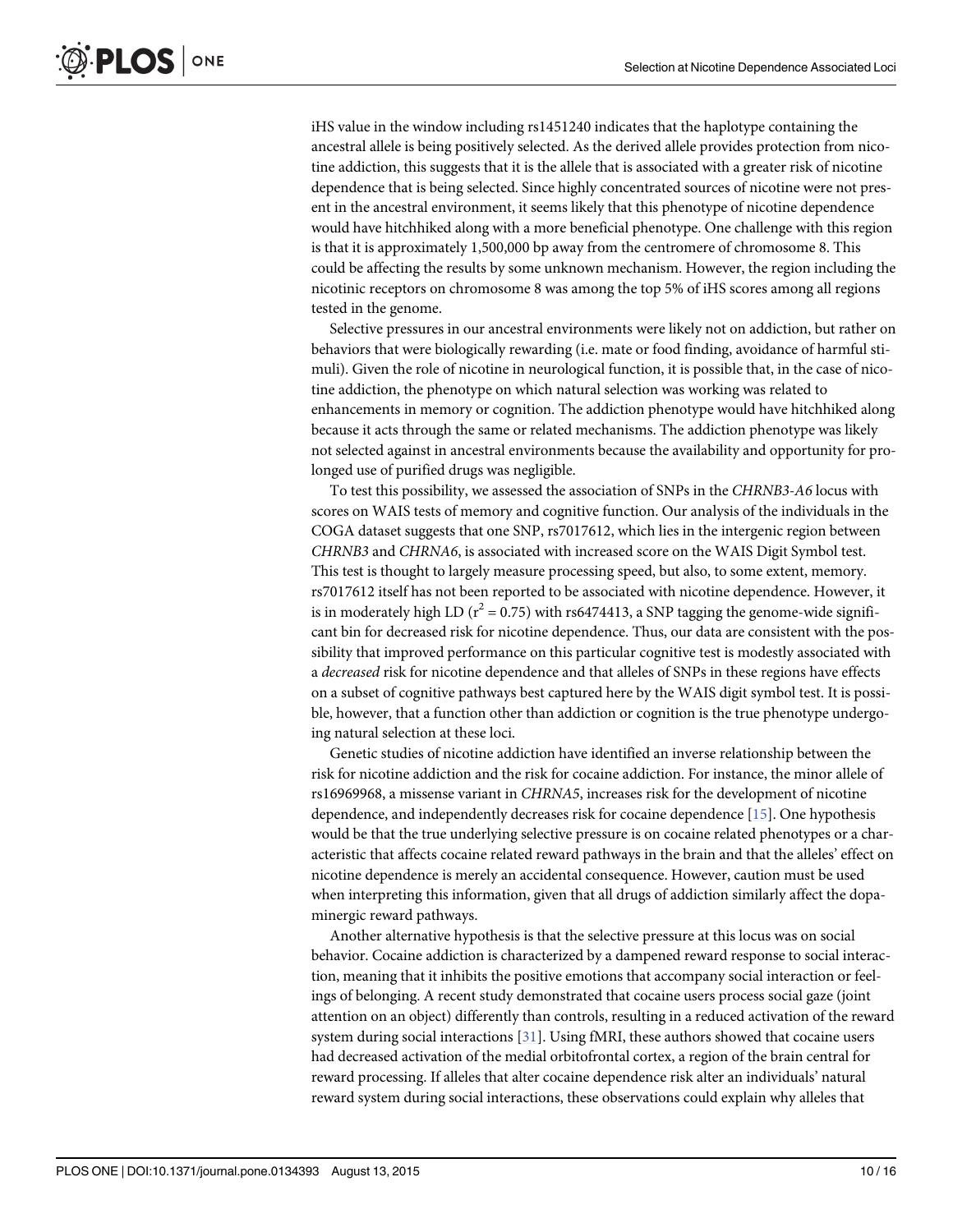protect against cocaine dependence could have provided advantage to carriers in the ancestral environment. Since nicotine sensitizes the animal to the effects of cocaine, which blunts the reward of social interactions, alleles that reduced the ability of nicotine to enhance the effects of cocaine would have undergone positive selection. In this scenario, the nicotine and cocaine dependence phenotypes are not hitchhiking with memory or learning, but rather with phenotypes protecting against antisocial and therefore maladaptive behavior.

There was also moderate evidence for selection at the CHRNA5-A3-B4 locus. In particular, rs16969968, the SNP that encodes the missense mutation in  $\alpha$ 5, that is strongly associated with risk of nicotine dependence, lies in a sliding window exhibiting a high Tajima's D score. The iHS analysis of this locus did not provide evidence for selection. This could indicate that the selective pressure exerted on this locus is older that that seen for the CHRNB3-A6 locus and as such has allowed extended haplotypes to be broken down by recombination. In this scenario, Tajima's D would still be extreme while iHS scores in the region might be less so. This may be particularly true if the selective pressure being exerted on the CHRNB3-A6 locus is ongoing.

Here we have used two statistical tests of selection and uncovered evidence of positive selection at the nicotinic receptors on chromosome 8 chromosome 15. Multiple drug-related phenotypes are associated with SNPs in or near these loci, however for several reasons it is unlikely that these phenotypes are the direct targets of this selective pressure. We have proposed two possible explanations 1) phenotypes related to memory and learning and 2) phenotypes related to social behavior. We were only able to discover a modest association with memory-related phenotypes, likely due to the small sample size. We also are as of yet unable to test this second hypothesis because we do not have data in our sample for a phenotype measuring sociality. However this work is the first to explicitly describe signs of natural selection acting on loci underlying substance dependence phenotypes.

#### Materials and Methods

To determine whether the nicotinic receptor loci are under selection, we used Tajima's D, and integrated haplotype score (iHS) to examine the landscape of natural selection at three loci previously demonstrated to harbor genetic variants contributing to the risk of nicotine dependence. These tests have different but complementary strengths. Tajima's D test functions best on recently completed selective sweeps. There are many variables that contribute to how far in the past a sweep can be detected, such as how extreme the sweep was in the first place. Both the mutation rate and the recombination rate affect it as well and vary widely across the genome making generalizations difficult. By contrast, integrated haplotype score iHS functions best for detecting sweeps in progress with alleles at intermediate frequencies, mainly in the range of or after the separation of European, Asian and African populations, during the agricultural phase of human evolution.

We utilized 1000 Genomes data for these analyses. Data was obtained from the 1000 genomes website [\(http://www.1000genomes.org/data](http://www.1000genomes.org/data)), a third party source for population whole genome sequence data. The populations were grouped into EUR (GBR, TSI, CEU, FIN), ASN (CHS, CHB, JPT), and AFR (YRI, LWK, ASW). All methods were calculated for the same regions: the CHRNA5-A3-B4 region on chromosome 15q25, the CHRNB3-A6 region on chromosome 8p11, the LCT region as a positive control on chromosome 2q21, and ten intergenic negative control regions where applicable.

#### Tajima's D test

Tajima's D is a method of addressing the frequencies of variant sites, based on the expectation that under neutrality, different estimates of expected diversity (θ) should be equal. Tajima's D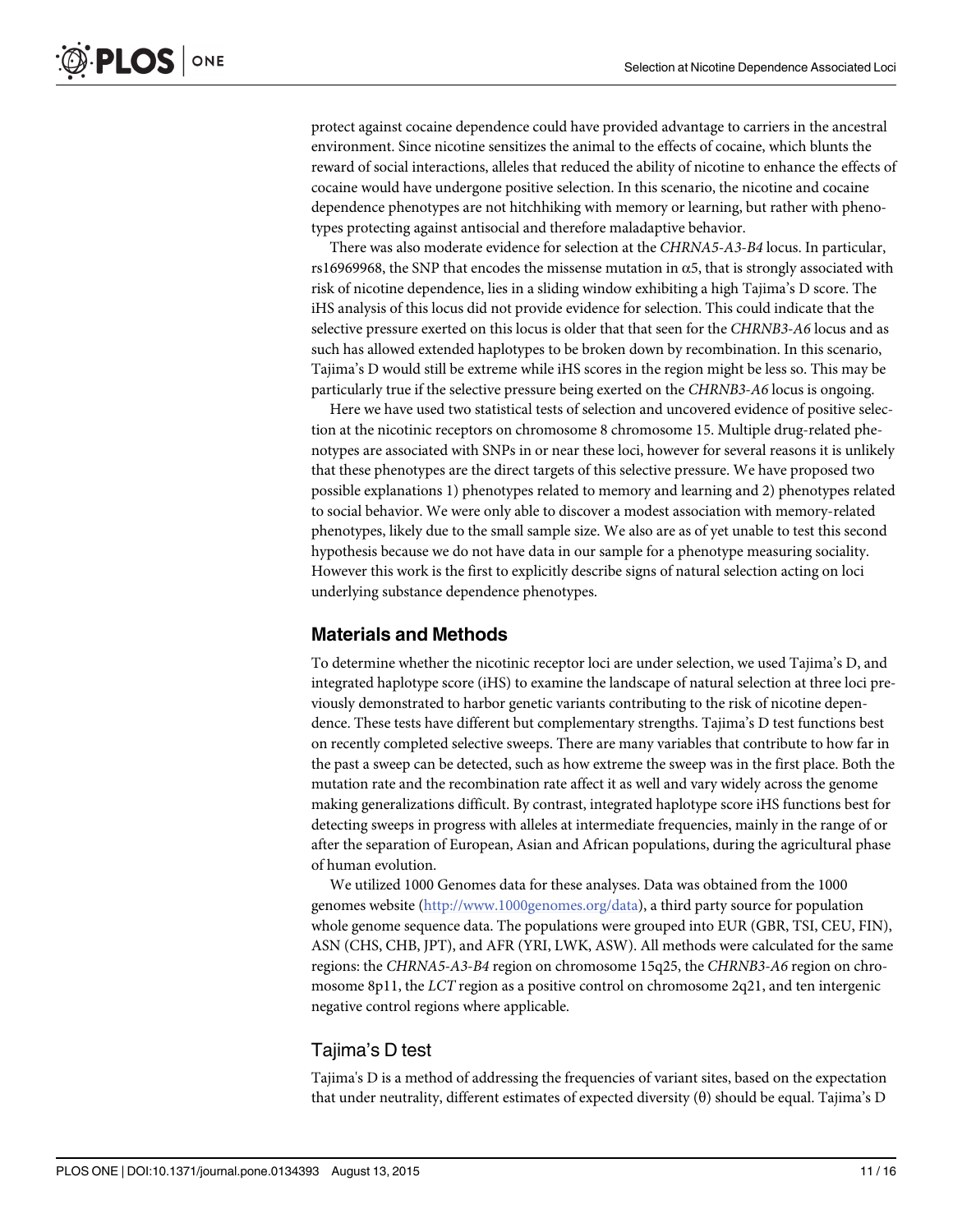<span id="page-11-0"></span>tests for a skew in the frequency spectrum by comparing two estimates of  $\theta$  – the number of segregating sites (S), and pairwise nucleotide diversity ( $\pi$ ) [[32](#page-15-0)]. Extreme positive values can indicate either balancing selection or population subdivision, and extreme negative values can indicate positive selection or population growth [\[33\]](#page-15-0). If the same skew is detected across the genome, the effect is likely due to demography, whereas if the skew is localized to a few loci, selection is more likely to be occurring.

In a review, Garrigan & Hammer [[34](#page-15-0)] have combined published data for Tajima's D values from 65 autosomal loci. They find the mean value for Africans is slightly negative (-0.20) and for non-Africans is slightly positive (0.13). Overall, the values range from approximately -2 to 2. As such, we have taken Tajima's D values above 2 or below -2 to count as extreme values, as this represents the 95% confidence interval of values in our data.

Tajima's D was calculated using the program Variscan [\[35\]](#page-15-0). After an exploratory data analysis of window size, we used a sliding window size of 1000 bp, and window increments of 100 bp for the analysis. Smaller window sizes resulted in too few SNPs in a window to calculate Tajima's D, while larger windows made it much harder to narrow down specific SNPs that may be the ultimate target of selection. Variscan outputs a file giving the Tajima's D value for every window of the specified bp size on the sliding scale [[35](#page-15-0)]. These values were then superimposed onto graphs of the regions.

#### Integrated Haplotype Score

iHS is a measure of whether a SNP is on an unusually long haplotype carrying the ancestral or derived allele. It compares the rate of haplotype decay between haplotypes carrying either the ancestral or derived allele at a given site, referred to as the core SNP. Haplotypes whose core SNP is under selection will be unusually long compared to those evolving neutrally. Long haplotypes with derived alleles are indicated by negative iHS values and those with ancestral alleles are indicated by positive iHS values. Under neutrality, extreme scores are distributed throughout the genome, however under selection, they are clustered across the selected region [\[30\]](#page-15-0). iHS is a good method for detecting directional selection, especially in a sweep that is in its early phases. We used the program WHAMM to calculate this statistic [\[30](#page-15-0)].

The haplotype decay is calculated until the extended haplotype homozygosity (EHH) reaches 0.05. EHH is defined as "the probability that two randomly chosen chromosomes carrying the core haplotype of interest are identical by descent for the entire interval from the core region to point  $x''$  [ $36$ ] (p. 833). Long haplotypes with derived alleles are indicated by negative iHS values and those with ancestral alleles are indicated by positive iHS values. Under neutrality, extreme scores are distributed throughout the genome, however under selection, they are clustered across the selected region [[30](#page-15-0)].

First, we extracted the desired regions from the 1000 Genomes dataset. We then selected known SNPs within each region, and extracted a region of plus or minus 2000 SNPs around that SNP, except in the case of CHRNB3-A6 where we selected plus or minus 2500 SNPs. We constructed recombination maps using cM maps provided by the SHAPEIT2 program [\[37\]](#page-15-0). Ancestral alleles were determined using the latest version of Seattleseq [\(http://snp.gs.](http://snp.gs.washington.edu/SeattleSeqAnnotation137/) [washington.edu/SeattleSeqAnnotation137/\)](http://snp.gs.washington.edu/SeattleSeqAnnotation137/). Phased haplotypes were coded as number of copies of the derived allele. All positions in which the derived allele could not be determined unambiguously (i.e. C/G or A/T SNPs) as well as those without known chimp alleles were removed from further analyses. All analyses were run on each population separately. As iHS is greatly influenced by SNP allele frequency, iHS values from WHAMM were standardized using the average and standard deviation of all SNPs on chromosome 15 and 8 binned by allele frequency such that the average iHS value for each bin after standardization was identical. We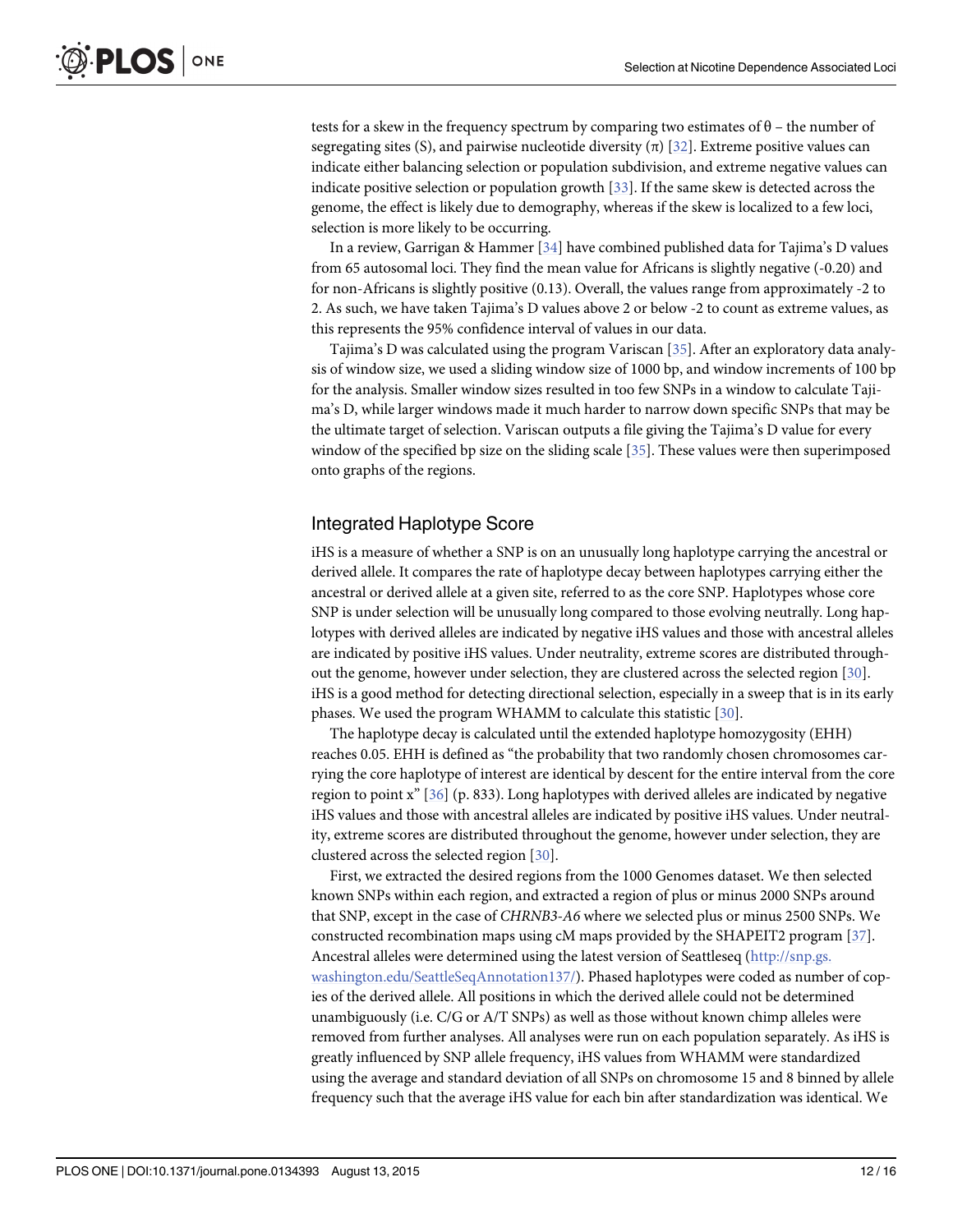<span id="page-12-0"></span>excluded SNPs with a minor allele frequency less than 5% because low frequency SNPs are difficult to normalize accurately. After removing these SNPs, extracting just the desired gene regions, and removing those with MAF of <0.05, there were ~150–350 SNPs per region, depending on the population. Standardization was done separately for each population using population specific averages and standard deviations. iHS values were then superimposed onto graphs of the regions.

The haplotype on which a beneficial allele resides tends to be significantly longer than the other haplotypes at the same frequency in the population when adjusted for the recombination background. However, long haplotypes tend to occur in regions with low recombination, and these can be confused with genuine genomic signals of positive selection [[38](#page-15-0)]. This is why WHAMM attempts to control for recombination by requiring the input of a cM map. The map we used here was the cM map for imputation available on the website for the program SHAPEIT2.

Candidate regions of positive selection were defined as genomic regions containing an uncharacteristic clustering of SNPs with high iHS statistics. This was quantified as the proportion of SNPs with  $|iHS| > 2$  in the four regions of interest. Candidate regions of positive selection were identified as containing any SNP with an iHS score of  $|iHS| > 2$ , as this corresponds to the top ~5% of all scores. The iHS value at a SNP "measures the strength of evidence for selection acting at or near that SNP" however does not provide a formal significance test (Voight et al. 2006).

#### Association Analyses

COGA recruited subjects in Hartford, Connecticut; Indianapolis, Indiana; Iowa City, Iowa; New York City, New York; San Diego, California; St Louis, Missouri; and Washington, DC. For inclusion in SAGE, cases had to meet lifetime criteria for DSM-IV alcohol dependence, the majority of cases were recruited from alcoholism treatment centers. Control subjects, were both biologically unrelated to cases, and had consumed alcohol but never experienced any significant alcohol or drug-related problems, according to the Semi-Structured Assessment for the Genetics of Alcoholism (SSAGA) [\[18\]](#page-14-0). The COGA sample utilized in this study consisted of family GWAS data from 2102 European-Americans [\[14](#page-14-0)]. De-identified data from the Collaborative Studies on the Genetics of Alcoholism (COGA) were used. All participants in COGA provided written informed consent for genetic studies and agreed to share their DNA and phenotypic information for research purposes. The Washington University Human Research Protection Office granted approval for data to be used for this study.

COGA administered a variety of neuropsychological tests to its subjects including the three used here: Wechsler Adult Intelligence Scale-Revised (WAIS-R) Block Design, WAIS Digit Symbol, and WAIS Information. In total there were 1247 European-Americans with these neuropsychological phenotypes. However, the overlap between this number and those with family GWAS data was 492. Therefore, our analyses were performed on 492 subjects. In WAIS Block Design, the subject replicates models or pictures of two-color designs with blocks. In WAIS Information, the subject answers a series of questions about factual information. In WAIS Digit Symbol, the subject writes down as quickly as possible the symbols that correspond to a series of numbers.

SNPs in the region of the nicotinic receptor clusters on chromosomes 8 and 15 were tested for association with the scaled scores of neuropsychological phenotypes in European-Americans from the COGA study using an additive linear mixed effects (LME) model with the lmepack.batch function as implemented in the GWAF package in R using age, sex and FTND score as covariates [\[39\]](#page-15-0). Neither alcohol nor cocaine symptom count were significant covariates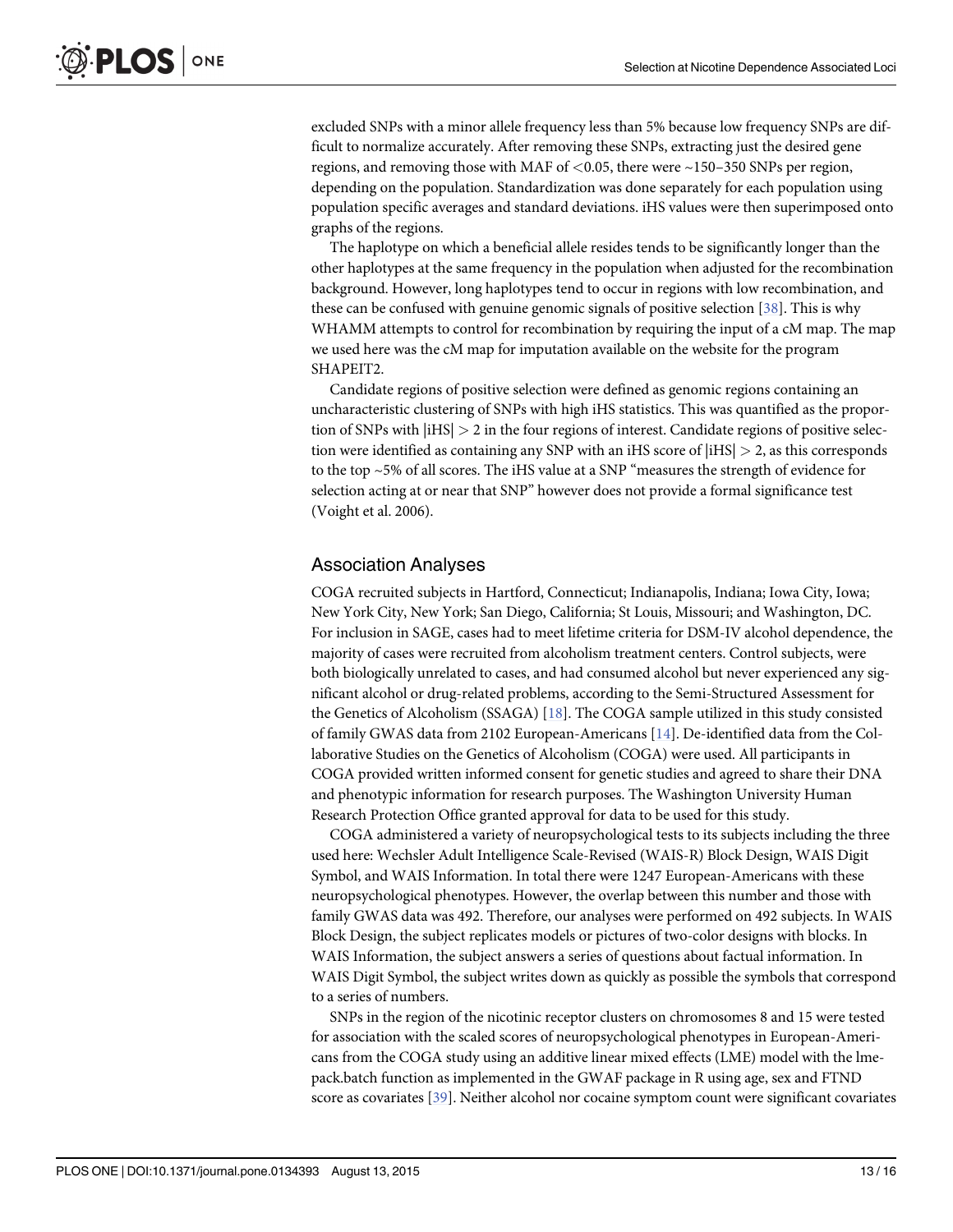<span id="page-13-0"></span>in the analysis and were thus not included in the analysis. The GWAF package enables association testing with the ability to include individuals from families by correcting for relatedness specified in a pedigree file.

### Supporting Information

[S1 Table](http://www.plosone.org/article/fetchSingleRepresentation.action?uri=info:doi/10.1371/journal.pone.0134393.s001). Tajima's D and iHS values for SNPs correlated with rs9298626 within the **CHRNB3-A6 region.** All SNPs were highly correlated  $(r^2 > 0.9)$  with the SNP rs9298626. (PDF)

## Acknowledgments

The authors would like to thank Dr. Benjamin Voight at University of Pennsylvania for his edits and advice with regard to the use of WHAMM as well as data interpretation.

The Collaborative Study on the Genetics of Alcoholism (COGA), Principal Investigators B. Porjesz, V. Hesselbrock, H. Edenberg, L. Bierut, includes ten different centers: University of Connecticut (V. Hesselbrock); Indiana University (H.J. Edenberg, J. Nurnberger Jr., T. Foroud); University of Iowa (S. Kuperman, J. Kramer); SUNY Downstate (B. Porjesz); Washington University in St. Louis (L. Bierut, A. Goate, J. Rice, K. Bucholz); University of California at San Diego (M. Schuckit); Rutgers University (J. Tischfield); Texas Biomedical Research Institute (L. Almasy), Howard University (R. Taylor) and Virginia Commonwealth University (D. Dick). Other COGA collaborators include: L. Bauer (University of Connecticut); D. Koller, S. O'Connor, L. Wetherill, X. Xuei (Indiana University); Grace Chan (University of Iowa); S. Kang, N. Manz, M. Rangaswamy (SUNY Downstate); J. Rohrbaugh, J-C Wang (Washington University in St. Louis); A. Brooks (Rutgers University); and F. Aliev (Virginia Commonwealth University). A. Parsian and M. Reilly are the NIAAA Staff Collaborators.

We continue to be inspired by our memories of Henri Begleiter and Theodore Reich, founding PI and Co-PI of COGA, and also owe a debt of gratitude to other past organizers of COGA, including Ting-Kai Li, currently a consultant with COGA, P. Michael Conneally, Raymond Crowe, and Wendy Reich, for their critical contributions. The authors thank Kim Doheny and Elizabeth Pugh from CIDR and Justin Paschall from the NCBI dbGaP staff for valuable assistance with genotyping and quality control in developing the dataset available at dbGaP (Accession #: phs000125.v1.p1).

#### Author Contributions

Conceived and designed the experiments: BS GH AG. Performed the experiments: BS GH. Analyzed the data: BS GH. Contributed reagents/materials/analysis tools: HE JT AB JK MS JN. Wrote the paper: BS.

#### References

- [1.](#page-0-0) Garrett B, Dube S., Trosclair A., Caraballo R., & Pechacek T. (2009) Cigarette Smoking—United States, 1965–2008. CDC Morbidity and Mortality Weekly Report 60: 109–113.
- [2.](#page-1-0) Bierut LJ, Madden PA, Breslau N, Johnson EO, Hatsukami D, et al. (2007) Novel genes identified in a high-density genome wide association study for nicotine dependence. Hum Mol Genet 16: 24–35. PMID: [17158188](http://www.ncbi.nlm.nih.gov/pubmed/17158188)
- 3. Thorgeirsson TE, Gudbjartsson DF, Surakka I, Vink JM, Amin N, et al. (2010) Sequence variants at CHRNB3-CHRNA6 and CYP2A6 affect smoking behavior. Nat Genet 42: 448–453. doi: [10.1038/ng.](http://dx.doi.org/10.1038/ng.573) [573](http://dx.doi.org/10.1038/ng.573) PMID: [20418888](http://www.ncbi.nlm.nih.gov/pubmed/20418888)
- [4.](#page-1-0) Berrettini W, Yuan X, Tozzi F, Song K, Francks C, et al. (2008) Alpha-5/alpha-3 nicotinic receptor subunit alleles increase risk for heavy smoking. Mol Psychiatry 13: 368–373. doi: [10.1038/sj.mp.4002154](http://dx.doi.org/10.1038/sj.mp.4002154) PMID: [18227835](http://www.ncbi.nlm.nih.gov/pubmed/18227835)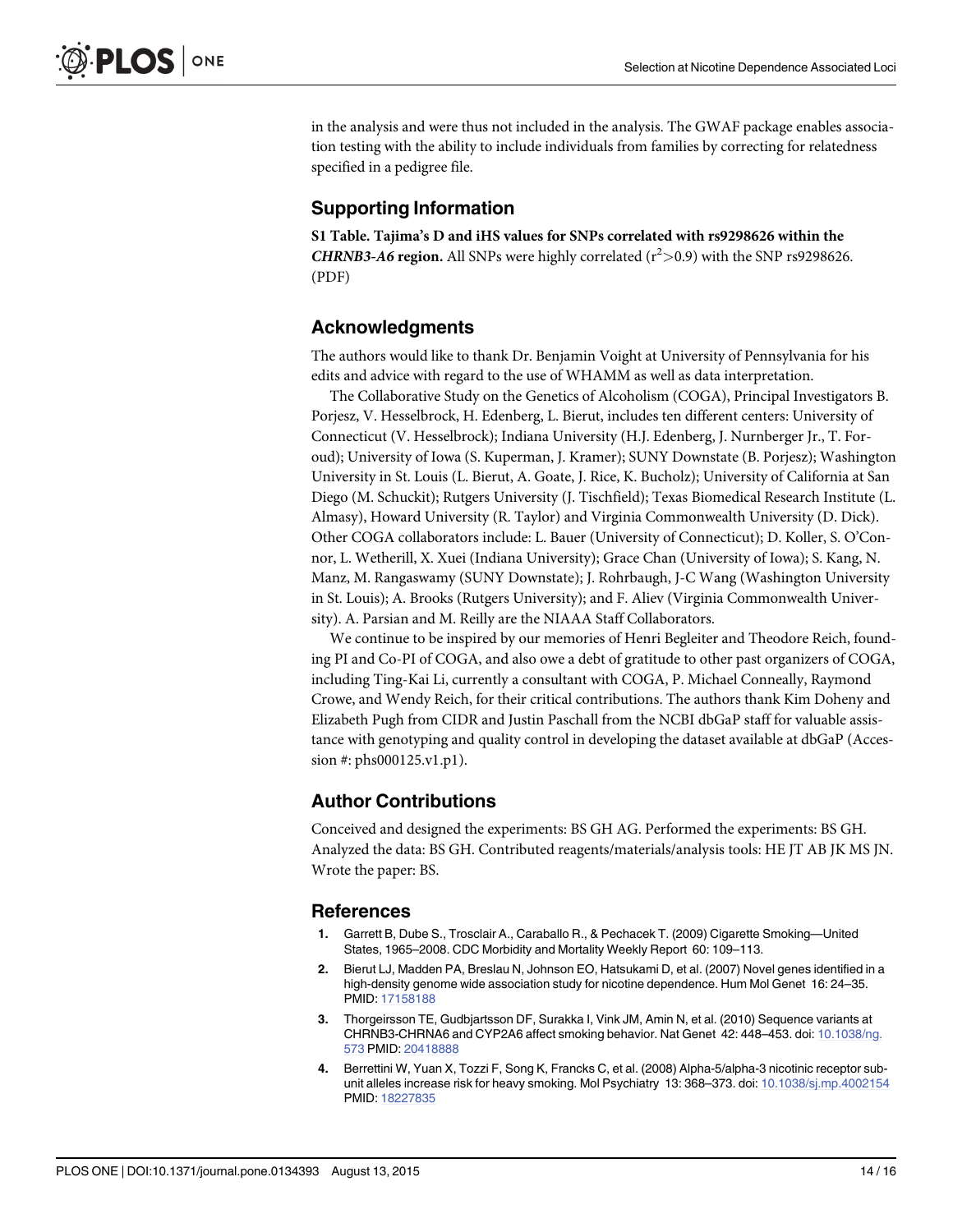- <span id="page-14-0"></span>[5.](#page-1-0) Williamson SH, Hubisz MJ, Clark AG, Payseur BA, Bustamante CD, et al. (2007) Localizing recent adaptive evolution in the human genome. PLoS Genet 3: e90. PMID: [17542651](http://www.ncbi.nlm.nih.gov/pubmed/17542651)
- [6.](#page-1-0) Ashley-Koch A, Yang Q, Olney RS (2000) Sickle hemoglobin (HbS) allele and sickle cell disease: a HuGE review. Am J Epidemiol 151: 839–845. PMID: [10791557](http://www.ncbi.nlm.nih.gov/pubmed/10791557)
- [7.](#page-1-0) Thorgeirsson TE, Geller F, Sulem P, Rafnar T, Wiste A, et al. (2008) A variant associated with nicotine dependence, lung cancer and peripheral arterial disease. Nature 452: 638–642. doi: [10.1038/](http://dx.doi.org/10.1038/nature06846) [nature06846](http://dx.doi.org/10.1038/nature06846) PMID: [18385739](http://www.ncbi.nlm.nih.gov/pubmed/18385739)
- [8.](#page-1-0) Bierut LJ (2009) Nicotine dependence and genetic variation in the nicotinic receptors. Drug Alcohol Depend 104 Suppl 1: S64–69. doi: [10.1016/j.drugalcdep.2009.06.003](http://dx.doi.org/10.1016/j.drugalcdep.2009.06.003) PMID: [19596527](http://www.ncbi.nlm.nih.gov/pubmed/19596527)
- [9.](#page-1-0) Gotti C, Moretti M, Gaimarri A, Zanardi A, Clementi F, et al. (2007) Heterogeneity and complexity of native brain nicotinic receptors. Biochem Pharmacol 74: 1102–1111. PMID: [17597586](http://www.ncbi.nlm.nih.gov/pubmed/17597586)
- [10.](#page-1-0) Saccone SF, Hinrichs AL, Saccone NL, Chase GA, Konvicka K, et al. (2007) Cholinergic nicotinic receptor genes implicated in a nicotine dependence association study targeting 348 candidate genes with 3713 SNPs. Hum Mol Genet 16: 36–49. PMID: [17135278](http://www.ncbi.nlm.nih.gov/pubmed/17135278)
- [11.](#page-1-0) Bierut LJ, Stitzel JA, Wang JC, Hinrichs AL, Grucza RA, et al. (2008) Variants in nicotinic receptors and risk for nicotine dependence. Am J Psychiatry 165: 1163–1171. doi: [10.1176/appi.ajp.2008.07111711](http://dx.doi.org/10.1176/appi.ajp.2008.07111711) PMID: [18519524](http://www.ncbi.nlm.nih.gov/pubmed/18519524)
- 12. Spitz MR, Amos CI, Dong Q, Lin J, Wu X (2008) The CHRNA5-A3 region on chromosome 15q24-25.1 is a risk factor both for nicotine dependence and for lung cancer. J Natl Cancer Inst 100: 1552–1556. doi: [10.1093/jnci/djn363](http://dx.doi.org/10.1093/jnci/djn363) PMID: [18957677](http://www.ncbi.nlm.nih.gov/pubmed/18957677)
- 13. Weiss RB, Baker TB, Cannon DS, von Niederhausern A, Dunn DM, et al. (2008) A candidate gene approach identifies the CHRNA5-A3-B4 region as a risk factor for age-dependent nicotine addiction. PLoS Genet 4: e1000125. doi: [10.1371/journal.pgen.1000125](http://dx.doi.org/10.1371/journal.pgen.1000125) PMID: [18618000](http://www.ncbi.nlm.nih.gov/pubmed/18618000)
- [14.](#page-1-0) Wang JC, Cruchaga C, Saccone NL, Bertelsen S, Liu P, et al. (2009) Risk for nicotine dependence and lung cancer is conferred by mRNA expression levels and amino acid change in CHRNA5. Hum Mol Genet 18: 3125–3135. doi: [10.1093/hmg/ddp231](http://dx.doi.org/10.1093/hmg/ddp231) PMID: [19443489](http://www.ncbi.nlm.nih.gov/pubmed/19443489)
- [15.](#page-1-0) Grucza RA, Wang JC, Stitzel JA, Hinrichs AL, Saccone SF, et al. (2008) A risk allele for nicotine dependence in CHRNA5 is a protective allele for cocaine dependence. Biol Psychiatry 64: 922–929. doi: [10.](http://dx.doi.org/10.1016/j.biopsych.2008.04.018) [1016/j.biopsych.2008.04.018](http://dx.doi.org/10.1016/j.biopsych.2008.04.018) PMID: [18519132](http://www.ncbi.nlm.nih.gov/pubmed/18519132)
- 16. Haller G, Kapoor M, Budde J, Xuei X, Edenberg H, et al. (2013) Rare missense variants in CHRNB3 and CHRNA3 are associated with risk of alcohol and cocaine dependence. Hum Mol Genet.
- [17.](#page-1-0) Sadler B, Haller G, Agrawal A, Culverhouse R, Bucholz K, et al. (2014) Variants near CHRNB3- CHRNA6 are associated with DSM-5 cocaine use disorder: evidence for pleiotropy. Sci Rep 4: 4497. doi: [10.1038/srep04497](http://dx.doi.org/10.1038/srep04497) PMID: [24675634](http://www.ncbi.nlm.nih.gov/pubmed/24675634)
- [18.](#page-1-0) Rice JP, Hartz SM, Agrawal A, Almasy L, Bennett S, et al. (2012) CHRNB3 is more strongly associated with Fagerstrom test for cigarette dependence-based nicotine dependence than cigarettes per day: phenotype definition changes genome-wide association studies results. Addiction 107: 2019–2028. doi: [10.1111/j.1360-0443.2012.03922.x](http://dx.doi.org/10.1111/j.1360-0443.2012.03922.x) PMID: [22524403](http://www.ncbi.nlm.nih.gov/pubmed/22524403)
- [19.](#page-2-0) Thiel CM, Zilles K, Fink GR (2005) Nicotine modulates reorienting of visuospatial attention and neural activity in human parietal cortex. Neuropsychopharmacology 30: 810-820. PMID: [15668726](http://www.ncbi.nlm.nih.gov/pubmed/15668726)
- [20.](#page-2-0) Kumari V, Gray JA, ffytche DH, Mitterschiffthaler MT, Das M, et al. (2003) Cognitive effects of nicotine in humans: an fMRI study. Neuroimage 19: 1002–1013. PMID: [12880828](http://www.ncbi.nlm.nih.gov/pubmed/12880828)
- [21.](#page-2-0) Rigbi A, Kanyas K, Yakir A, Greenbaum L, Pollak Y, et al. (2008) Why do young women smoke? V. Role of direct and interactive effects of nicotinic cholinergic receptor gene variation on neurocognitive function. Genes Brain Behav 7: 164–172. PMID: [17559419](http://www.ncbi.nlm.nih.gov/pubmed/17559419)
- [22.](#page-2-0) Winterer G, Mittelstrass K, Giegling I, Lamina C, Fehr C, et al. (2010) Risk gene variants for nicotine dependence in the CHRNA5-CHRNA3-CHRNB4 cluster are associated with cognitive performance. Am J Med Genet B Neuropsychiatr Genet 153B: 1448–1458. doi: [10.1002/ajmg.b.31126](http://dx.doi.org/10.1002/ajmg.b.31126) PMID: [20886544](http://www.ncbi.nlm.nih.gov/pubmed/20886544)
- [23.](#page-2-0) Hoyle E, Genn RF, Fernandes C, Stolerman IP (2006) Impaired performance of alpha7 nicotinic receptor knockout mice in the five-choice serial reaction time task. Psychopharmacology (Berl) 189: 211– 223.
- [24.](#page-2-0) Young JW, Meves JM, Tarantino IS, Caldwell S, Geyer MA (2011) Delayed procedural learning in alpha7-nicotinic acetylcholine receptor knockout mice. Genes Brain Behav 10: 720–733. doi: [10.1111/](http://dx.doi.org/10.1111/j.1601-183X.2011.00711.x) [j.1601-183X.2011.00711.x](http://dx.doi.org/10.1111/j.1601-183X.2011.00711.x) PMID: [21679297](http://www.ncbi.nlm.nih.gov/pubmed/21679297)
- [25.](#page-2-0) Drago J, McColl CD, Horne MK, Finkelstein DI, Ross SA (2003) Neuronal nicotinic receptors: insights gained from gene knockout and knockin mutant mice. Cell Mol Life Sci 60: 1267–1280. PMID: [12943217](http://www.ncbi.nlm.nih.gov/pubmed/12943217)